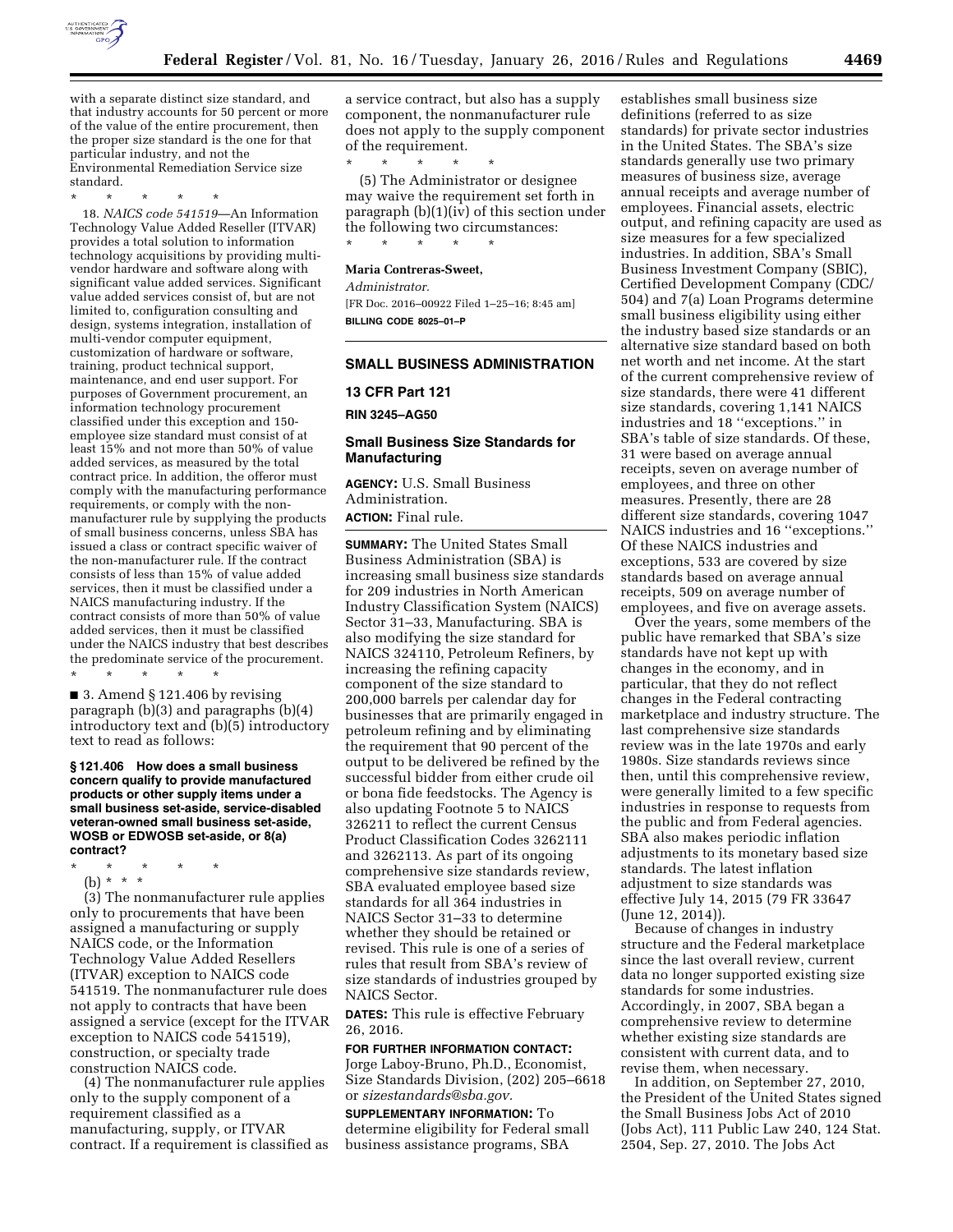directs SBA to conduct a detailed review of all size standards and to make appropriate adjustments to reflect market conditions. Specifically, the Jobs Act requires SBA to conduct a detailed review of at least one-third of all size standards during every18-month period from the date of its enactment and review of all size standards not less frequently than once every 5 years thereafter. Reviewing existing small business size standards and making appropriate adjustments based on current data are also consistent with Executive Order 13563, ''Improving Regulation and Regulatory Review.

SBA has chosen not to review all size standards at one time. Rather, the Agency is reviewing groups of related industries on an NAICS Sector by Sector basis.

As part of SBA's comprehensive size standards review, grouped by NAICS Sector, the Agency reviewed the 364 size standards for industries in NAICS Sector 31–33, Manufacturing, to determine whether they should be retained or revised. After its review, SBA published in the September 10, 2014 issue of the **Federal Register** (79 FR 54145) a proposed rule to increase size standards for 209 industries in NAICS Sector 31–33, Manufacturing. SBA also proposed to amend Footnote 4 to NAICS 324110, Petroleum Refiners, in its table of size standards in two ways: (1) By increasing the refining capacity component of the size standard from 125,000 to 200,000 barrels per calendar day total capacity for businesses that are primarily engaged in petroleum refining, and (2) by eliminating the requirement that 90 percent of the output to be delivered be refined by the successful bidder from either crude oil or bona fide feedstocks. SBA also proposed amending Footnote 5 to NAICS 326211, Tire Manufacturing (except Retreading), to reflect the current Census Product Classification Codes 3262111 and 3262113.

As part of ongoing comprehensive size standards review, SBA developed a ''Size Standards Methodology'' White Paper for developing, reviewing, and modifying size standards, when necessary. SBA published the document on its Web site at *[www.sba.gov/size](http://www.sba.gov/size)* for public review and comments, and included it as a supporting document in the electronic docket of the proposed rule at *[www.regulations.gov.](http://www.regulations.gov)* 

In evaluating an industry, SBA generally examines its characteristics (such as average firm size, startup costs, industry competition, and distribution of firms by size) and the level and share of Federal contract dollars that small businesses receive. SBA also examines

the potential impact a size standard revision might have on its financial assistance programs, and whether a business under a revised size standard would be dominant in its industry. SBA analyzed the characteristics of every industry in NAICS 31–33, using mostly a special tabulation obtained from the U.S. Bureau of the Census from its 2007 Economic Census (the latest available). For the proposed rule, SBA also evaluated the small business share of Federal contracts in each of those industries using data from the Federal Procurement Data System—Next Generation (FPDS–NG) for fiscal years 2009–2011. To evaluate the impact of changes to size standards on its loan programs, SBA analyzed internal data on its guaranteed loan programs for fiscal years 2010–2012. In this final rule, SBA has updated the impacts of size standards changes using the FPDS–NG and loan data for fiscal years 2012– 2014.

SBA's ''Size Standards Methodology'' White Paper provides a detailed description of its analyses of various industry and program factors and data sources, and how the Agency uses the results to establish and revise size standards. In the September 10, 2014 proposed rule, SBA detailed how it applied its ''Size Standards Methodology'' to review and modify when necessary, the existing size standards for industries in NAICS Sector 31–33. SBA sought comments from the public on a number of issues about its ''Size Standards Methodology,'' such as whether SBA should consider other approaches; whether SBA should evaluate alternative or additional factors or data sources; whether SBA's manner of establishing small business size standards makes sense in the current economic environment; whether SBA's application of anchor size standards is appropriate in the current economy; whether there are gaps in SBA's methodology because of the lack of current or comprehensive data; and whether there are other facts or issues that SBA should consider.

SBA sought comments on its proposed size standards together with other issues that could affect a final determination. Specifically, SBA requested comments on the following:

1. SBA proposed five levels of employee based size standards for industries in Manufacturing and for industries in other Sectors that have employee based size standards (except for Wholesale Trade and Retail Trade): 500 employees, 750 employees, 1,000 employees, 1,250 employees, and 1,500 employees. SBA invited comments on

whether these were appropriate levels and requested suggestions for alternatives, if commenters thought them more appropriate.

2. Consistent with its policy of not lowering any size standards in its recently completed proposed and final rules on receipts based size standards, SBA proposed retaining the current 500 employee minimum and 1,500 employee maximum size standards for all industries in the Manufacturing Sector. In its ''Size Standards Methodology,'' available at *[www.sba.gov/size,](http://www.sba.gov/size)* SBA had proposed setting the minimum size standard for these industries at 250 employees and the maximum size standard at 1000 employees. That would entail lowering size standards for some industries. SBA invited comments on whether it should maintain the 500-employee minimum and the 1,500-employee maximum size standards or lower them to 250 employees and 1,000 employees, respectively, as the Agency proposed in its ''Size Standards Methodology.'' SBA requested suggestions on alternative minimum and maximum levels, if commenters thought them more appropriate. For the same reason, SBA also proposed to retain the current size standards for 19 industries when analytical results might support lowering them. SBA had sought comments on whether SBA should lower them solely based on its analysis or retain them at their current levels in view of current economic conditions.

3. SBA sought feedback on whether it should adjust employee based size standards for labor productivity growth. SBA periodically increases receipts based size standards for inflation. Should SBA take labor productivity growth and technological change into consideration when it reviews employee based standards? If so, what data are available to assist SBA in evaluating such factors? What if such an evaluation leads to lower size standards for some industries? How should SBA apply the results to its size standards?

4. SBA sought feedback on whether its proposal to increase size standards for 209 industries and retain current size standards for 155 industries is appropriate, given the economic characteristics of each industry reviewed in the proposed rule. SBA also sought feedback and suggestions on alternative size standards, if commenters thought them more appropriate.

5. SBA invited comments on its proposal to increase the capacity component of the Petroleum Refiners (NAICS 324110) size standard from 125,000 barrels per calendar day (BPCD)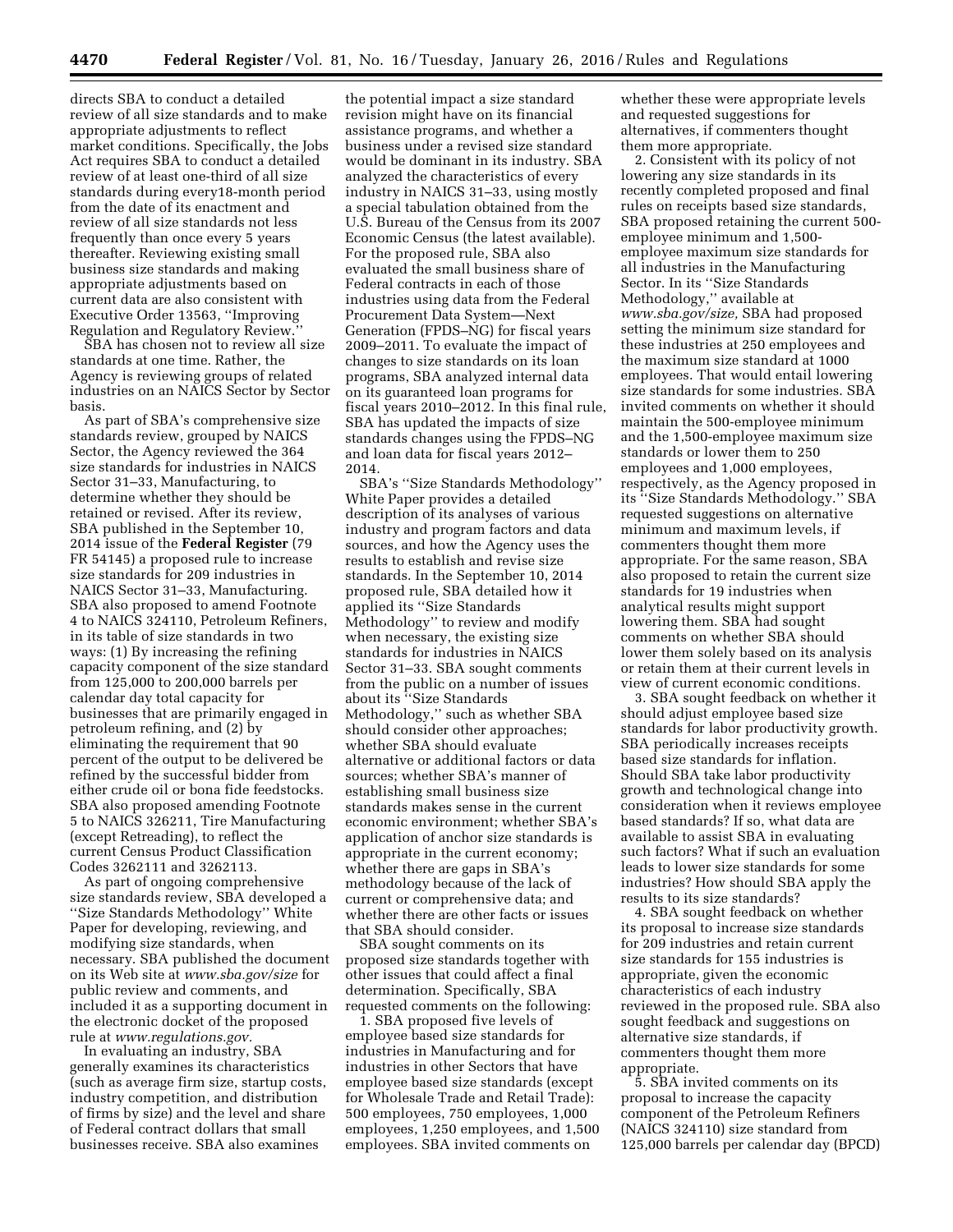total Operable Atmospheric Crude Oil Distillation capacity to 200,000 BPCD and retain the employee component at the current 1,500-employee level. SBA also welcomed comments on its proposal to allow business concerns to qualify either under the 1,500-employee size standard or under the 200,000 BPCD capacity size standard, if the firm, together with its affiliates, is primarily engaged in petroleum refining. Finally, SBA also requested feedback on its proposal to eliminate the requirement that ''[t]he total product to be delivered under the contract must be at least 90 percent refined by the successful bidder from either crude oil or bona fide feedstocks.''

6. SBA's proposed size standards were based on five primary factorsaverage firm size, average assets size (as a proxy of startup costs and entry barriers), four-firm concentration ratio, distribution of firms by size, and the level and small business share of Federal contracting dollars of the evaluated industries. SBA invited comments on these factors and/or suggestions on other factors that it should consider when evaluating or revising employee based size standards. SBA also sought information on relevant data sources, other than what it uses, if available.

7. SBA gave equal weight to each of the five primary factors in all industries. SBA asked for feedback on whether it should continue giving equal weight to each factor or whether it should give more weight to one or more factors for certain industries. SBA requested that recommendations to weigh some factors more than others include suggested weights for each factor along with supporting information.

8. For analytical simplicity and efficiency, in the proposed rule, SBA refined its size standard methodology to obtain a single value as a proposed size standard instead of a range of values, as in its past size regulations. SBA welcomed any comments on this procedure and suggestions on alternative methods.

## **Summary and Discussion of Comments**

SBA received 26 comments to the proposed rule, but only 17 were unique comments as some commenters submitted the same comment more than once. All of the comments are available at *[www.regulations.gov](http://www.regulations.gov)* (RIN 3245– AG50) and are summarized and discussed below.

## **Comments on NAICS 324110, Petroleum Refiners**

Footnote 4 of SBA's table of size standards relates to NAICS 324110,

Petroleum Refiners. SBA proposed to amend Footnote 4 in two ways: (1) By increasing the refining capacity component of the size standard from 125,000 barrels per calendar day (BPCD) total capacity to 200,000 BPCD total capacity for businesses that are primarily engaged in petroleum refining, and (2) by eliminating the requirement that 90 percent of the output to be delivered be refined by the successful bidder from either crude oil or bona fide feedstocks.

SBA received only one comment on these proposed changes. Specifically, the commenter expressed concerns about removing the requirement that 90 percent of the output to be delivered be refined by the successful bidder from either crude oil or bona fide feedstocks. The commenter contended that the change would have an adverse impact on small businesses under NAICS 424720, Petroleum and Petroleum Product Merchant Wholesalers, particularly those wishing to participate in the Defense Logistics Agency's (DLA) bulk fuel small business set aside program. To mitigate this, the commenter suggested a provision allowing the procuring agency to source refined petroleum products from small businesses in NAICS 424720 under a small business set-aside program. Assuming that waivers of the nonmanufacturer rule will be eliminated under the proposed rule, the commenter suggested some changes to the waiver rule.

#### *SBA's Response*

The changes affect only the small business eligibility of petroleum refiners. They do not affect the eligibility of wholesalers and other suppliers of petroleum products. Companies that qualify as small for supplying petroleum products they did not manufacture or produce can continue to qualify as small under SBA's nonmanufacturer rule (13 CFR 121.406(b)). Under the nonmanufacturer rule, a business is deemed small if it has 500 or fewer employees (including its affiliates), is primarily engaged in the retail or wholesale trade and normally sells the type of item being supplied, takes ownership or possession of the product, and provides the product of a small manufacturer (in this case, the product of a small petroleum refiner). The proposed changes do not affect the 500-employee nonmanufacturer size standard and hence the eligibility of wholesalers and dealers of petroleum products under the nonmanufacturer rule.

Based on evaluation of relevant industry and procurement data and

public comments to the proposed rule, in this final rule, SBA is adopting the changes to the size standard for NAICS 324110, as proposed. Specifically, SBA is increasing the refining capacity component of the Petroleum Refiners (NAICS 324110) size standard from 125,000 BPCD to 200,000 BPCD total capacity for businesses that are, together with their affiliates, primarily engaged in refining crude petroleum into refined petroleum products. A firm's ''primary industry'' is determined in accordance with 13 CFR 121.107. In addition, the final rule eliminates the requirement that 90 percent of output being delivered is refined by a successful bidder. Accordingly, SBA also revises Footnote 4 of SBA's table of size standards to reflect these changes.

Under the revised size standard, for purposes of Federal procurement, a petroleum refiner can qualify as small under the 1,500-employee size standard or under the 200,000 BPCD total capacity size standard. To qualify under the capacity size standard, the firm, together with its affiliates, must be primarily engaged in refining crude petroleum into refined petroleum products. SBA is removing the requirement that 90 percent of the output to be delivered be refined by the successful bidder from either crude oil or bona fide feedstocks because the general requirement on a supply contract that is set aside for small business is that the small business manufacturer must perform 50 percent of the cost of manufacturing, or may not subcontract more than 50 percent of the contract to another firm.

## **Comments on NAICS 316210, Footwear Manufacturing**

SBA received seven comments on NAICS 316210, Footwear Manufacturing. The current size standard for NAICS 316210 is 1,000 employees and SBA proposed to retain it at the current level. Four comments supported SBA's proposal, while two opposed it. The seventh comment was ambiguous with respect to the size standard. These comments and SBA's responses are discussed below.

## *Comments Supporting the Current 1,000-Employee Size Standard for NAICS 316210*

Three footwear manufacturers supported maintaining the current 1,000-employee size standard for NAICS 316210. All three stated that they are the major and continuous suppliers to the U.S. military, and footwear products they manufacture meet the specifications as required by the U.S. Department of Defense (DoD) and the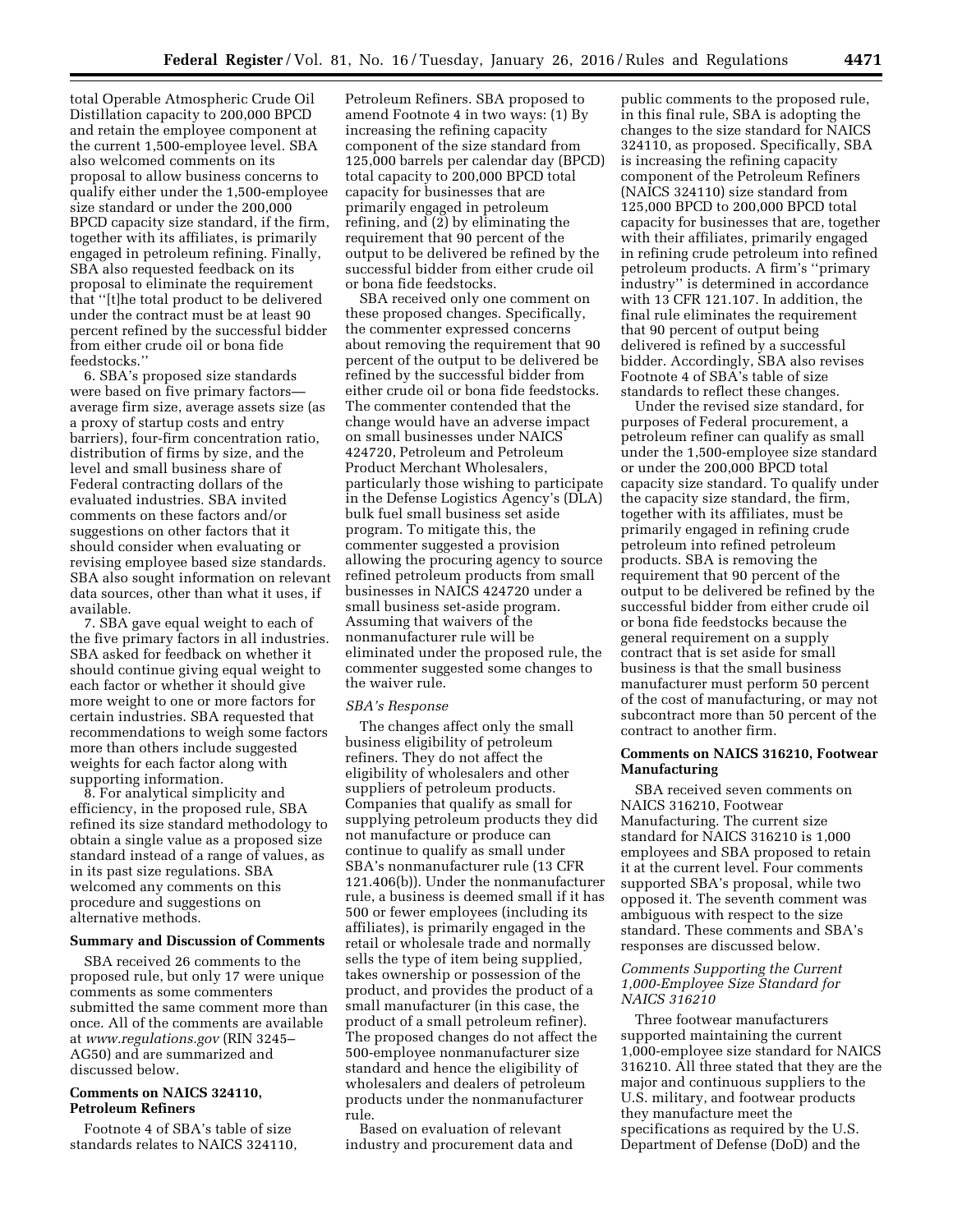Berry Amendment (10 U.S.C. 2533a). The Berry Amendment requires DoD to give preference in procurement to domestically produced, manufactured, or home-grown products, most notably food, clothing, fabrics, and specialty metals. Normally, one would expect special manufacturing requirements to point to the need for a larger size standard, not lower. Additionally, all three argued that, unlike large footwear manufacturers with diversified market and product bases, they rely heavily on small business contracts from the U.S. Defense Logistics Agency (DLA) for their survival. Two of these commenters also agreed with SBA's position of not reducing size standards in the current economic environment.

The first commenter explained that footwear contractors to DoD are often torn between two forces: (1) The need to increase the number of employees to meet DoD's needs, and (2) the need to maintain small business status to compete for DoD contracts. The commenter maintained that footwear manufacturing is highly labor intensive and DoD contract awards and their completions are associated with significant changes in employee headcounts. Significant swings in employee counts also occur with elevated demands for footwear by DoD during times of war, the commenter added. The commenter argued that retaining the current 1,000-employee size standard enables small businesses to meet DoD's needs without jeopardizing their small business status. This would also minimize the frequency of swings between small and large business status among footwear contractors and the impact on the DoD's supply chain, the commenter added. The same commenter stated that it relies on its small business status to be able to compete with large businesses. Many large businesses in the footwear industry are diverse, multi-national corporations with several thousand employees with significantly more resources and cost efficiencies, the commenter explained. The commenter asserted that DoD contracts are often awarded based on the lowest price where large businesses have significant cost advantages, and would be able to squeeze out small businesses if there were no small business protection. The 1,000-employee size standard helps small footwear manufacturers protect themselves as suppliers to DoD, the commenter concluded.

The second commenter also maintained that many contracts it received to supply combat boots to the U.S. military were awarded because of its small business status. Unless the

small business size standard remains at 1,000 employees, its future will be in jeopardy, the commenter added. The commenter asserted that lowering the size standard would have a negative impact on its business and employees it supports. Any change in the size standard below the 1,000-employee level would definitely have a negative impact on its ability to continue manufacturing footwear for DoD and the industry, the commenter noted.

The third commenter, whose primary customers include DoD/DLA, supported keeping the 1,000-employee size standard because it allows for employment fluctuations during the course of contract performance. The commenter stated that, prior to October 1, 2012, when the size standard for NAICS 316210 was 500 employees, the majority of DoD contracts for combat boots went to large businesses with several thousand employees against which the company had a difficult time competing on a full and open basis. There are significant differences in resources available to companies with many thousands of employees versus those with less than 1,000 employees, the commenter added. To demonstrate that the company has been the foremost innovator for military footwear, the commenter provided numerous new combat boots it developed over the years. In light of the decimation of U.S. footwear manufacturing industry by imports reducing its share of all footwear purchase in the U.S. to less than 2 percent in 2013, the 500 employee footwear manufacturing size standard established more than a half century ago has grown out of date with the realities of the industry, the commenter explained. This commenter also stated that because the footwear industry is highly labor intensive, one DoD award can easily cause a contractor's employment level to increase by 10–20 percent or more, resulting in a change to its status from a small business to a large business during the course of the contract. This can be very disruptive to the company and its employees, the commenter added. The commenter also provided a detailed analysis of average firm size, startup costs and entry barriers, industry competition, and Federal contracting trends in support of SBA's proposal to maintain the 1,000-employee size standard for Footwear Manufacturing. If the size standard were to revert to 500 employees for NAICS 316210, it would have a lasting negative impact on its business and harm the areas where its employees live, the commenter concluded.

SBA also received a joint comment from two elected officials supporting the 1,000-employee size standard for Footwear Manufacturing on behalf of a footwear manufacturer operating factories in their Districts. They maintained that the company manufactures its Berry Amendmentcompliant footwear in the U.S. and is a major supplier to the U.S. military. They supported SBA's proposal to maintain the current 1,000-employee size standard for Footwear Manufacturing in light of decreases in DLA contracts for military boots as it would help the company remain competitive in the market. The commenters added that lowering the size standard is not in the best interest of small footwear manufacturers in the current economic environment.

## *Comments Opposing the Current 1,000- Employee Size Standard for NAICS 316210*

SBA received two comments opposing the 1,000-employee size standard for footwear manufacturers. One was from a footwear manufacturing subsidiary of a large multi-national company and the other was from an elected official. These comments and SBA's responses are below.

The first commenter argued that in 2012, SBA, without prior notice or opportunity to comment, issued an interim final rule to revise size standards to conform to NAICS 2012. The commenter also questioned SBA's justification for using an interim final rule (IFR). The commenter asserted that the 1,000-employee size standard for Footwear Manufacturing was adopted solely for administrative reasons without substantive analyses of industry and Federal contracting data as required by the Small Business Act or SBA's own size standards methodology. The commenter further argued that SBA consolidated five separate footwear manufacturing NAICS codes into one footwear manufacturing code (NAICS 316210) and changed the size standard from 500 employees to 1,000 employees by arbitrarily selecting the highest size standard in the group. The commenter added that SBA did not provide a detailed analysis and justification to establish a single size standard for a group of 4-digit NAICS codes as required by 15 U.S.C. 632(a)(7). The commenter maintained that the increase of size standard to 1,000 employees has allowed one or two firms between 500 employees and 1,000 employees to become dominant in the military footwear industry. The commenter contends that has harmed truly small businesses by forcing them to compete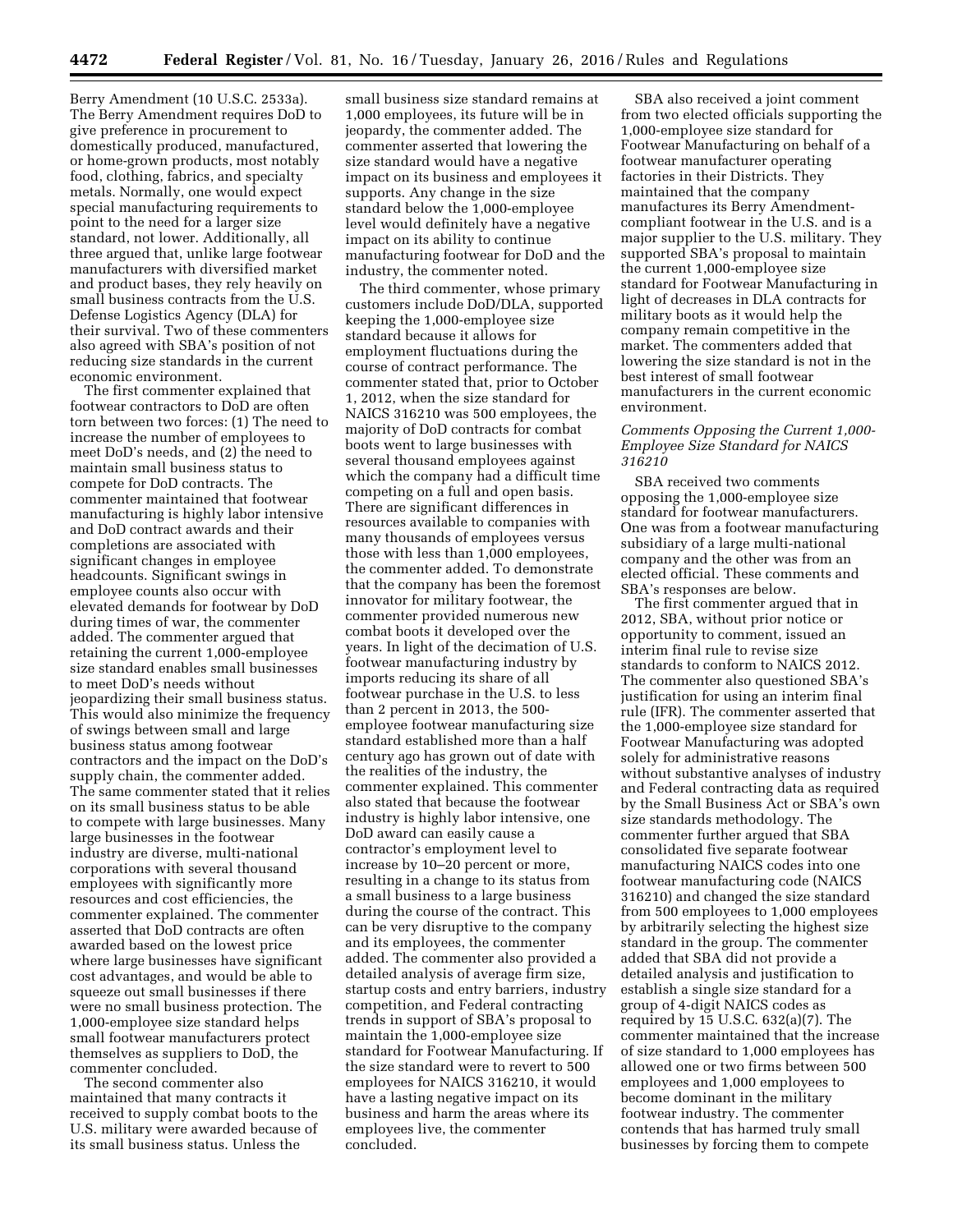against much larger firms even in small business set aside procurements, as well as large businesses by forcing agencies to use small business set asides and precluding them from participating in the market.

The commenter claimed that the current proposed rule and proposed size standards are fundamentally flawed. The commenter contended that the proposed rule does not meet the requirements of the Jobs Act because the Agency has not held two public forums in different geographic regions of the country as required by the Jobs Act. The commenter claimed that the actual industry data not only fails to support the current 1,000-employee size standard for Footwear Manufacturing, but supports lowering it to below 500 employees. In addition, the commenter argued that SBA failed to explain how the 1,000-employee size standard is appropriate for Footwear Manufacturing. The commenter stated that in addition to being based on the faulty 2012 IFR, the proposed size standard for Footwear Manufacturing is based on insufficient data and is not supported by the publicly available data. The commenter argued that the proposed rule provides no data for startup costs, industry competition, or size distribution of firms relating to the footwear manufacturing industry. Similarly, there is no discussion on secondary factors (such as technological changes, industry growth trends, and SBA financial assistance and program factors), the commenter contended. The commenter maintained that SBA has not published data related to the vast majority of the primary factors it must consider and has not provided sufficient analysis of the size standard. SBA's failure to gather and consider data on each of the required factors demonstrates that the rulemaking is legally deficient, the commenter argued.

The commenter argued that the limited data SBA provides does not support the 1,000-employee size standard for military footwear manufacturing; the actual data require a lower size standard. The commenter stated that, with the 1,000-employee size standard, every significant domestic manufacturer of military footwear, except for two companies, is now considered a small business. The commenter maintained that publicly available Federal procurement data show that SBA's improper change to a 1,000-employee size standard has allowed ''small business'' to take a substantial share of the military footwear market. The commenter alleged that SBA's data on Federal contracting is inaccurate because the

Agency has willfully and arbitrarily excluded Federal contracting data after October 2012 from its analysis. For example, SBA asserts that small businesses account for 7.8 percent of the Federal footwear market, while FPDS– NG demonstrates that the actual percentage is much higher, the commenter claimed.

The commenter contended that the 1,000-employee size standard for the footwear manufacturing industry has created a situation where one firm is now dominant in the industry. By raising the size standard from 500 employees to 1,000 employees, SBA has allowed two previously large firms to be reclassified as small, such that six of the eight companies in the industry are ''small'' businesses, the commenter maintained. Accounting for more than 28 percent of fiscal year 2014 dollars spent in NAICS 316210 nationwide and more than twice the share of other small business, one small business has become dominant in the industry, the commenter argued. SBA cannot adopt size standards which would cause a concern to become dominant in its field of operation, the commenter added. The commenter argued that SBA has provided no data to support its statement that no individual firm at or below the proposed size standards will be large enough to dominate its field of operation. SBA has not performed such an analysis with respect to the footwear manufacturing industry and failed to comply with the statutory requirement that small businesses are only those that are not dominant in their field of operation, the commenter alleged.

The commenter argued that SBA's position not to lower size standards, even when its analysis might support a reduction, is arbitrary and capricious and violates the requirements of the Act and SBA's own methodology. This ''policy'' is inconsistent with congressional intent and SBA's mission to aid, counsel, assist and protect the interests of small business concerns, the commenter maintained. The commenter added that this policy results in otherwise large businesses being identified as small and being afforded special treatment that was intended for small businesses, with repercussions for the entire industry that SBA is required to consider. The commenter contended that there is no basis to support SBA's assertion that not lowering size standards would create jobs. Changing size standards would have no impact on the government's demands for goods and services and job creation, the commenter explains. In other words, the commenter suggested that there is no impact on the economy and job creation

whether the contracts are performed by large or small businesses. The commenter further argued that SBA failed to consider the impacts the size standard changes would have by precluding certain companies from Federal opportunities or by forcing truly small businesses to compete against otherwise large businesses.

The commenter argued that to comply with U.S. military requirements and the Berry Amendment, military footwear manufacturing involves a very distinct production process from commercial footwear manufacturing. Thus, the commenter recommended that SBA create a military footwear manufacturing exception to NAICS 316210, with a size standard of 500 employees. The commenter argued that, given the special production requirements necessary to comply with the Berry Amendment, the military footwear industry supports a separate industry designation as an exception to NAICS 316210. The commenter recommended that SBA return the size standard for Footwear Manufacturing to 500 employees and create a separate size standard for the military footwear industry as an exception to NAICS 316210 with a size standard well below 500 employees.

The second commenter, an elected official, expressed concerns about the size standard for Footwear Manufacturing. The commenter contended that the size standard for Footwear Manufacturing, increased in 2012 from 500 employees to 1,000 employees, not only endangers an already fragile footwear manufacturing base, but also negatively affects the small businesses the proposed rule is designed to assist. The commenter maintained that, with only a limited number of companies remaining that can produce Berry Amendment compliant footwear, the size standard change for Footwear Manufacturing will have a detrimental impact on the military's ability to procure high quality and consistent products. The commenter added that the proposed 1,000-employee size standard for Footwear Manufacturing has created a dominant firm within the size standard contradicting the intent of the proposed rule. The commenter recommended that SBA reconsider the proposed rule and return the small business size standard for Footwear Manufacturing to 500 employees. This will not only ensure fair competition among the few remaining Berry compliant footwear manufacturers, but will also preserve the military's ability to obtain consistent quality footwear, the commenter concluded.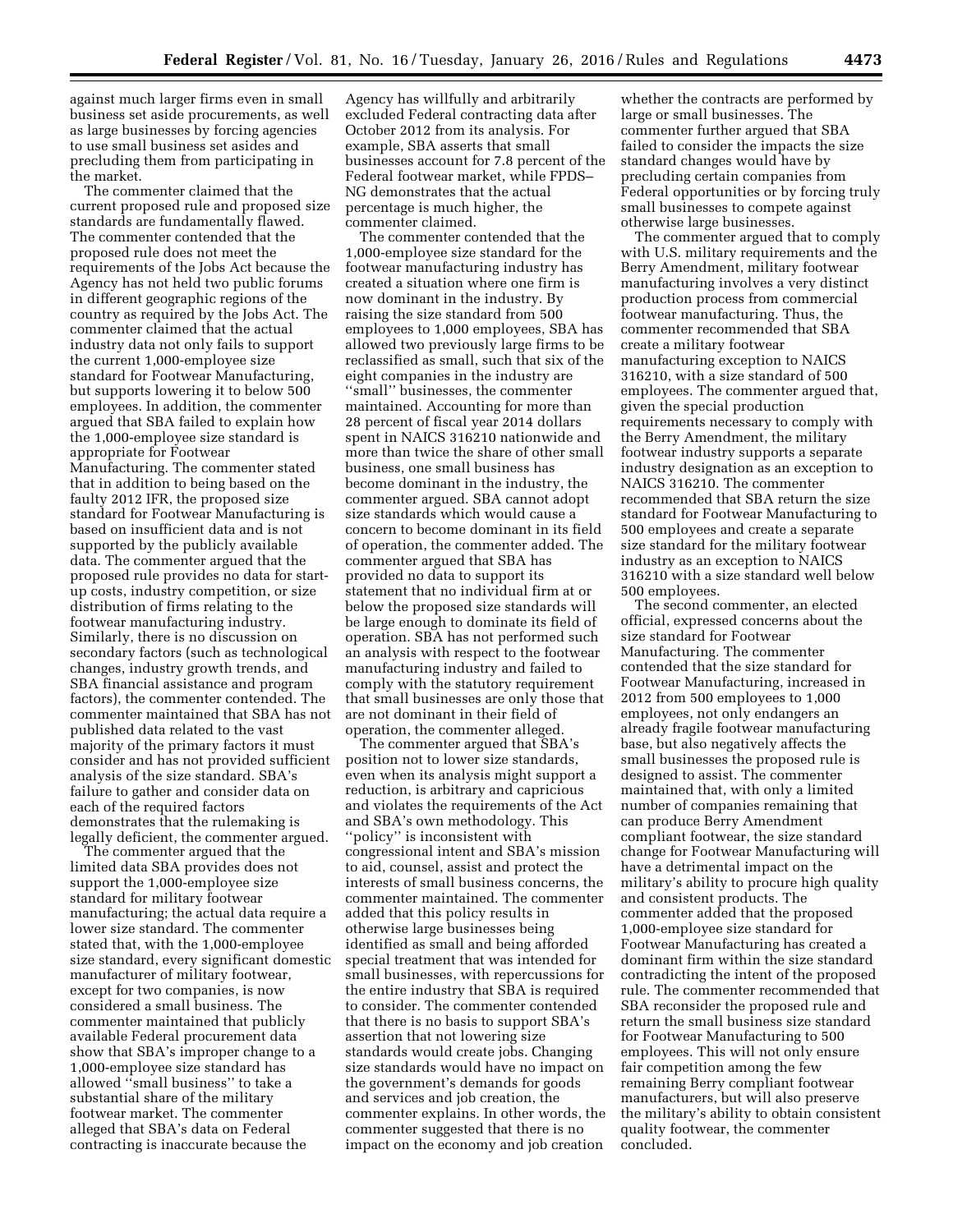Another commenter supported a change to NAICS 316210 allowing a separate classification for the Berry Amendment footwear. The commenter also supported changing the small business classification to make the business field more competitive. However, it was not clear whether the comment was for increasing or decreasing the size standard for Footwear Manufacturing.

#### *SBA's Response*

Every five years, with a notice and comment process, the Office of Management and Budget (OMB) reviews and updates the NAICS industry definitions to reflect changes in the U.S. economy. In each NAICS update, OMB may create new industries and merge or modify others. In the 2012 update, effective January 1, 2012, OMB merged the five footwear manufacturing industries into a single, new NAICS industry—NAICS 316210, Footwear Manufacturing. Thus, the commenter's statement that SBA consolidated the five industries into one category is not accurate.

When OMB merges multiple NAICS industries or their parts into a single industry, SBA must determine a size standard for the new industry when adopting the updated NAICS to its table of size standards. For this, as explained in the IFR, SBA used a bright-line approach to adopting the highest size standard among the merged industries as the size standard for the new industry. Of the five merged footwear manufacturing industries, one had a 1,000-employee size standard, while four had a 500-employee size standard. Accordingly, SBA adopted a 1,000 employee size standard for the new footwear manufacturing industry. SBA applied the same approach to determine the size standard for about 25 other new or modified industries in NAICS 2012. SBA had applied this approach to update its size standards in response to the 2002 and 2007 NAICS updates with no adverse comments. To do otherwise and adopt a lower size standard would result in firms being disqualified from small business status without any analysis, comment or opportunity for review. There is no evidence that SBA's approach has ever resulted in firms that are dominant in the industry qualifying as small business concerns.

After receiving no inter-agency comments, SBA published the updated size standards as an IFR on August 20, 2012 (77 FR 49991), with an effective date of October 1, 2012. SBA provided a detailed justification for using the IFR with an effective date of October 1, 2012. The commenter's argument that

SBA provided no opportunity to comment on the rule is incorrect. SBA provided a 60-day comment period for the public and other concerned parties to comment on the size standards changes adopted in the interim final rule. SBA received only one comment on the IFR, which was unrelated to the 1,000-employee size standard for NAICS 316210, Footwear Manufacturing. Therefore, the 1,000-employee size standard for NAICS 316210, Footwear Manufacturing, has been in effect since October 1, 2012.

SBA does not agree with the commenter's assertion that SBA did not provide a detailed analysis and justification for establishing a single size standard for a group of industries at the 4-digit NAICS level as required by 15 U.S.C. 632(a)(7). That requirement only applies when SBA intends to establish a common size standard for a group of existing 6-digit NAICS codes at the 4 digit NAICS Industry Group level. It does not apply to the size standard that SBA adopted for NAICS 316210, Footwear Manufacturing, the new industry that OMB created by merging multiple NAICS industries as part of its NAICS 2012 updates because the five industries have similar production processes.

SBA disagrees with most of the arguments from the commenter regarding the Jobs Act and the analysis in the proposed rule. The commenter's allegation that SBA has not held any public forums under the Jobs Act is simply not correct. To obtain public input on numerous provisions under the Jobs Act, in 2011, SBA presented its size standards methodology to businesses in 13 cities in the U.S. and sought their input. SBA also provided information on the status of the comprehensive size standards review and on how interested parties can provide SBA with input and feedback on the size standards review.

SBA does not agree with the commenter's claim that the Agency failed to explain how the 1,000 employee size standard is appropriate for the footwear manufacturing industry. In the proposed rule, SBA detailed what industry and Federal contracting factors the Agency considered, how they were calculated, what data sources it examined, and how the results were translated to size standards supported by each factor. The 2012 IFR had no impact on the SBA's September 10, 2014 proposed rule to retain the 1,000-employee based size standard for Footwear Manufacturing.

As explained in the September 10, 2014 proposed rule, due to the lack of data on actual start-up costs, SBA uses average assets as a proxy for start-up

costs. SBA calculates average assets by combining the sales to total assets ratio for an industry from the Risk Management Association's (RMA) Annual eStatement Studies with average receipts from the Economic Census data. The 2009–2011 RMA data, the latest available when SBA prepared the proposed rule, did not contain the sales to assets ratio for the Footwear Manufacturing industries. Therefore, the average assets factor was left blank for Footwear Manufacturing. SBA measures industry competition using the four-firm concentration ratio and estimates a size standard only if its value is 40 percent or more. SBA did not have the data to compute the four-firm ratio for Footwear Manufacturing. Thus, that factor was not included in the analysis. As explained in the proposed rule as well as in SBA's size standards methodology, SBA analyzes the size distribution of firms using the Gini coefficient. The Gini coefficient factor was included for Footwear Manufacturing. As part of its review, SBA evaluates small business participation on Federal contracting and SBA's loan programs under both existing and proposed size standards as well.

The Federal contracting factor was evaluated for every industry, including Footwear Manufacturing. The impact on loan programs was evaluated on a more general basis as the vast majority of businesses receiving SBA's loans are well below the size standards. Aggregated impacts of proposed size standards on SBA's financial assistance and Federal procurement were provided as part of the regulatory impact analysis of the proposed rule. It was not practical to include the results for each of the 364 industries covered by the proposed rule. SBA considers secondary factors on a case by case basis. While the commenter complained that SBA did not consider secondary factors, it did not indicate what secondary factors SBA should consider in reviewing the size standard for Footwear Manufacturing. Regarding the publication of data, SBA provided the results for every primary factor and each industry, unless the data were not available or the results were not relevant. Additionally, the majority of the data SBA used in the proposed rule are publicly available.

While the commenter claimed that actual industry data support lowering the size standard for Footwear Manufacturing to below 500 employees, it did not provide any specific industry data or analysis to support its claim. The commenter's allegation that SBA willfully and arbitrarily excluded the Federal contracting data from October 2012 is incorrect. When SBA prepared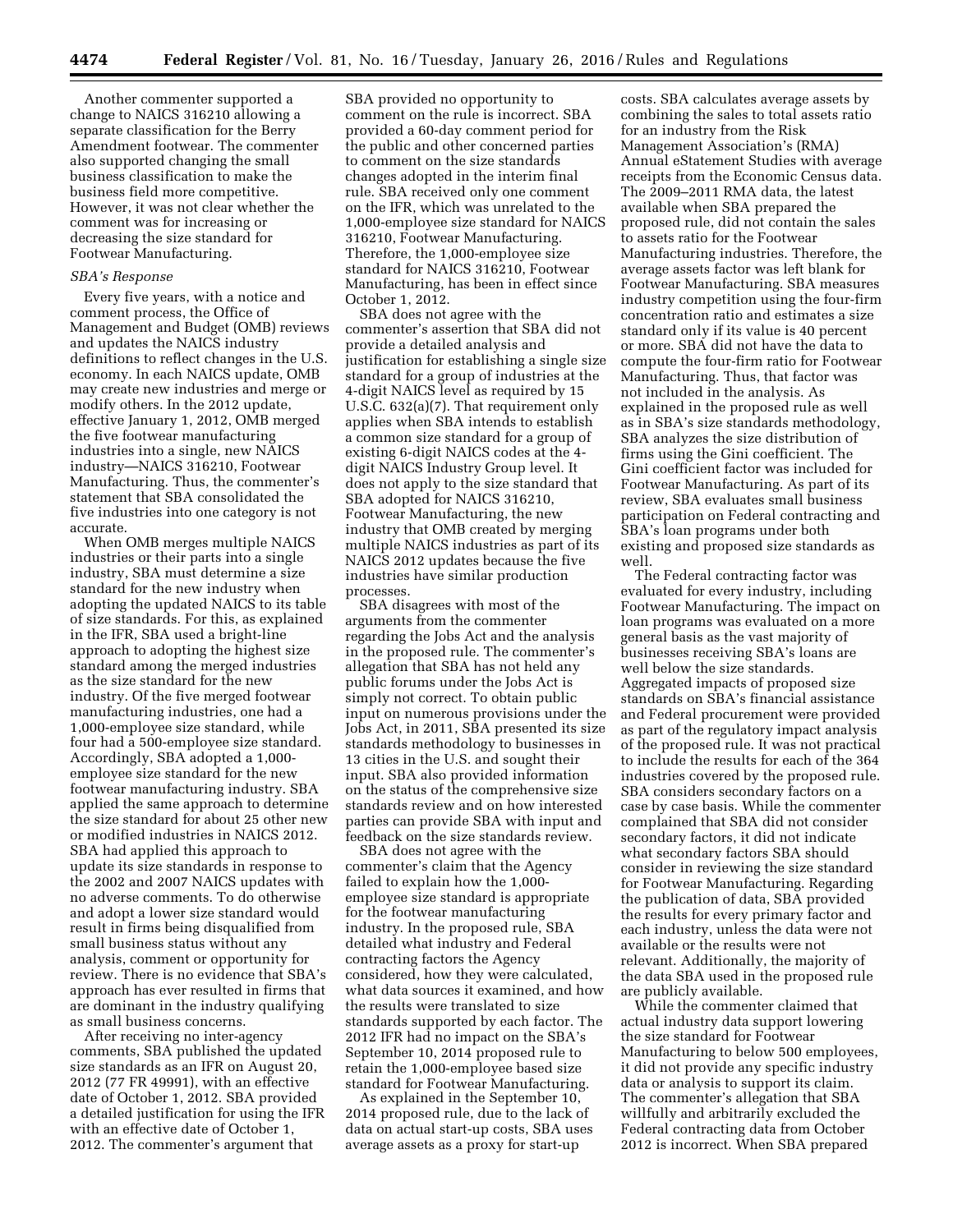the proposed rule, the latest Federal contracting data that were available was for fiscal year 2011. The commenter wrongly interpreted the 7.8 percent Federal contracting factor for Footwear Manufacturing as the small business share of Federal footwear market. As explained in the proposed rule, that value represents the difference between small business share of total industry receipts (36.2%) and small business share of total contract dollars (44.0%) for Footwear Manufacturing.

SBA disagrees with the comment that the 1,000-employee size standard has allowed firms that are dominant in the footwear manufacturing industry to qualify as small. Similarly, SBA also disagrees with the argument that SBA did not perform the dominant analysis for Footwear Manufacturing. SBA examined the market share (*i.e.,* share of total industry's receipts) of firms that would become small under the proposed size standard in each industry and determined that no individual firm at or below the proposed size standard would be large enough to dominate its field of operation. Since it was not practical to include the market share for each of the 364 industries, SBA provided a range of values. Among the industries for which the Agency proposed to change the size standards in Manufacturing, the small business market share varied from 0.02 percent to

18.9 percent, averaging 1.7 percent. For Footwear Manufacturing, that value was 1.9 percent, suggesting that at that level market share no individual firm would be dominant under the proposed 1,000 employee size standard. SBA looks at the share of total industry receipts, not Federal contract dollars, to determine if a firm is dominant in the industry. Again, SBA considers a firm to be dominant when it is dominant in the entire industry, which in this case is NAICS 316210, Footwear Manufacturing. It does not relate to a specific product line manufactured by a particular company in that industry, or a particular agency. Otherwise, the number of companies dominant in their industries, based on a specific product they manufacture, would be too numerous to identify.

Furthermore, the data does not support the argument that the 1,000 employee size standard has harmed the companies below 500 employees by forcing them to compete against companies with 500–1,000 employees for small business set aside procurements. The results from small business goaling data shown in Table 1, ''Contract Dollars in Footwear Manufacturing by Business Size,'' show that the share of companies below 500 employees in total contract dollars in Footwear Manufacturing related industries increased from about 31

percent during fiscal years 2011–2012 (*i.e.,* prior to the 1,000-employee size standard) to 46 percent during fiscal years 2013–2014 (*i.e.,* after the 1,000 employee size standard). More importantly, small business dollars awarded to firms below 500 employees increased from \$32 million to \$49 million, an increase of more than 50 percent. Similarly, the results also do not support the argument that the 1,000 employee size standard has reduced Federal opportunities for firms that are above the size standard. As can be seen from the table, dollars awarded to firms above 1,000 employees have increased more than 50 percent from \$18 million per year during fiscal years 2011–2012 to more than \$27 million during fiscal years 2013–2014. It is not that firms between 500 and 1,000 employees that became small under the 1,000-employee size standard are getting more contracts now, thereby reducing opportunities for firms below 500 employees and those above 1,000 employees. The data shows that they continued to get those contracts, but as small businesses under the 1,000-employee size standard. In fact, firms between 500 and 1,000 employees lost some of their market share to firms below 500 employees and those above 1,000 employees under the higher size standard.

## TABLE 1—CONTRACT DOLLARS IN FOOTWEAR MANUFACTURING BY BUSINESS SIZE

[In \$ million]

| <b>Business size</b><br>(number of employees) | Average 2011-2012                    | Average 2013-2014                    |
|-----------------------------------------------|--------------------------------------|--------------------------------------|
| Other than small business                     |                                      |                                      |
|                                               | 3.2                                  | 0.1                                  |
|                                               | 0.3<br>45.4<br>18.4<br>67.3          | 0.5<br>5.3<br>27.6<br>33.4           |
| <b>Small business</b>                         |                                      |                                      |
|                                               | 3.3<br>31.6<br>1.8<br>0.3<br>36.9    | 1.0<br>48.6<br>23.1<br>0.2<br>72.9   |
| Overall                                       |                                      |                                      |
|                                               | 6.5<br>31.9<br>47.2<br>18.7<br>104.3 | 1.1<br>49.1<br>28.4<br>27.8<br>106.4 |

SBA is unable to verify the argument that one previously large business that

became small under the 1,000-employee size standard captured more than 28

percent of total small business dollars awarded under NAICS 316210 in 2014.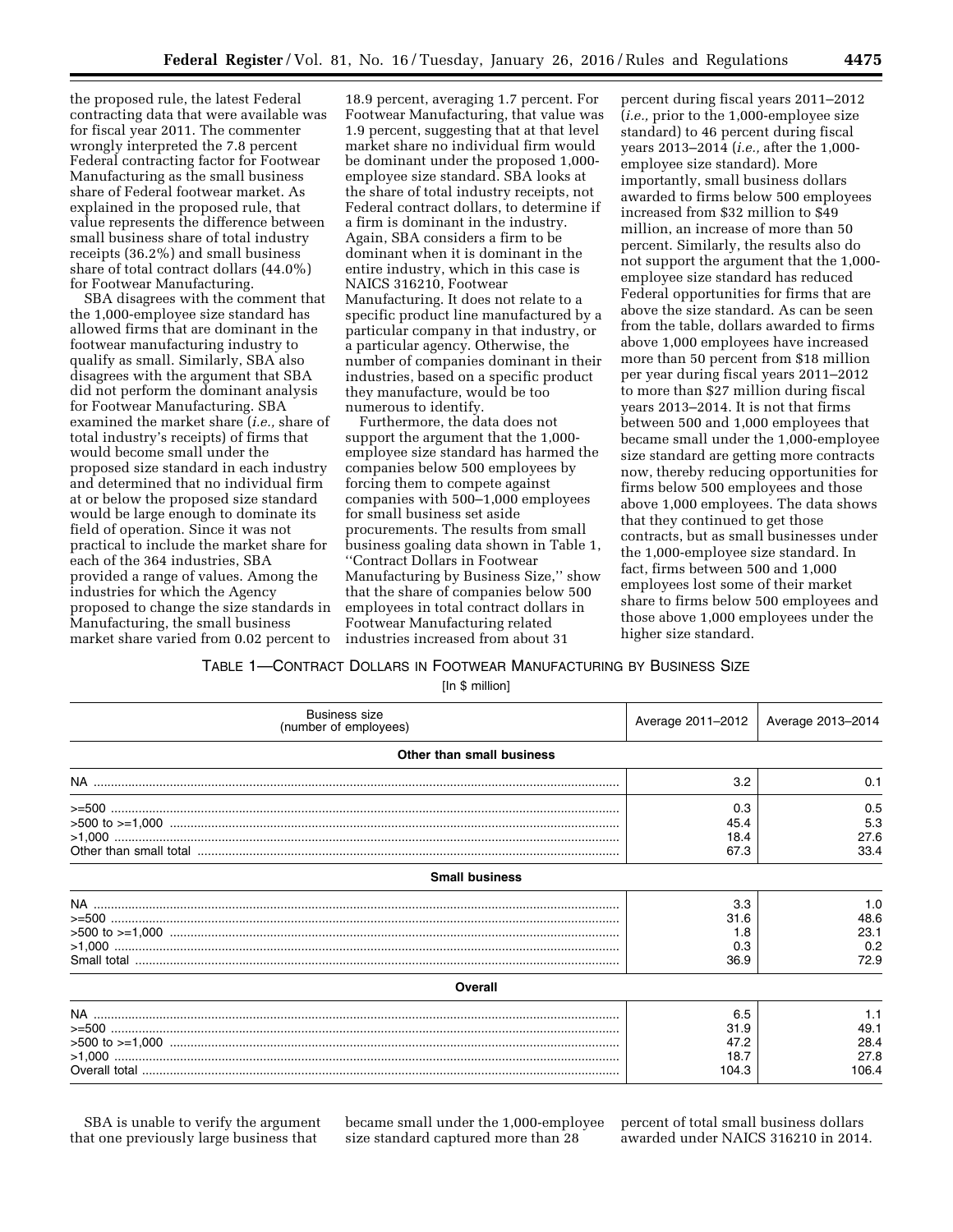Based on the analysis of contract data for Fiscal year 2014, SBA found no individual firm receiving more than 12 percent of small business dollars awarded under for NAICS 316210. Moreover, because agencies still continued to apply older footwear manufacturing NAICS codes (albeit incorrectly) for footwear contracts, the results based on NAICS 316210 alone would be misleading. Using the data for all footwear manufacturing related NAICS codes, SBA found that no individual firm accounted for more than 19 percent of small business dollars awarded in those NAICS codes for fiscal year 2014. These levels of market share do not suggest that the size standard has classified dominant firms as small.

SBA disagrees with the comment that the Agency's decision not to lower any size standards was arbitrary and capricious and violates the statute and Agency's methodology. Although not lowering small business size standards has been SBA's general policy to enhance small business participation in Federal programs in the current economic environment, SBA does make exceptions. For example, in a final rule (RIN 3245–AG51) published elsewhere in this **Federal Register**, SBA has lowered size standards for three mining industries that are not part of Manufacturing, Wholesale Trade, or Retail Trade. In the September 10, 2014 proposed rule, SBA provided a detailed analysis to explain why lowering size standards would be against the best interests of small businesses. SBA believes that businesses below 500 employees will be better off competing with companies up to 1,000 employees for small business set aside procurements than competing for unrestricted procurements against

companies that have several thousand employees. Because small businesses do not have the economies of scale (automation, marketing, production, technology, etc.) that larger enterprises have, small businesses generally increase their employees, resources, and tools when they get a new contract. As a result, SBA believes that small businesses will add more to the economy by hiring people, and purchasing equipment, materials, and technology that larger businesses might already have on hand.

SBA disagrees and does not see the need for creating an exception for military footwear manufacturing. According to the information provided by the commenter, there exist numerous firms that are already in compliance with the Berry Amendment. SBA is not convinced with the rationale why a lower size standard is warranted to comply with contracts with certain requirements. The Berry Amendment requires DoD to give preference in procurement to domestically produced, manufactured, or home-grown products, most notably food, clothing, fabrics, and specialty metals. Normally, one would expect special manufacturing requirements to point to the need for a larger size standard, not lower.

In addition, the available industry data does not support a 500-employee size standard for Footwear Manufacturing, especially for military footwear manufacturing. Firms serving the military footwear market are, on average, considerably larger than the rest of the firms in the industry. Thus, it would be inconsistent to have a lower size standard for the military footwear market and a higher standard for the rest of the industry. Furthermore, compliance with the Berry Amendment is not a function of the size of the

business performing a contract. Rather, it is a function of the origin of the products, which small businesses can certainly manufacture. Moreover, there are several small footwear manufacturers that manufacture footwear that is compliant with the Berry Amendment.

Most importantly, SBA is concerned that lowering the size standard would reduce the pool of small businesses that are available to meet the DLA/DoD requirements under small business procurements for military footwear. This would cause the Government to procure its needs through more full and open competition, thereby forcing smaller firms, including those between 500 employees and 1,000 employees, to compete with firms many times their size.

In response to the comments, SBA updated the Federal contracting factor for Footwear Manufacturing using FPDS–NG data for fiscal years 2013– 2014. It should be noted that the Federal contracting factor is calculated based on the 1,000-employee size standard for NAICS 316210. Following OMB's merging of five footwear manufacturing industries to one industry, RMA's eStatement Studies started publishing the sales to total assets ratio for the new industry (NAICS 316210). Accordingly, using that data for years 2012–2014, SBA is now also able to calculate the average assets factor for NAICS 316210, which was not included in the proposed rule. The updated results are shown in Table 2 ''Updated Size Standards Analysis for Footwear Manufacturing (No. of Employees),'' below. As can be seen from the table, the updated results reconfirm the 1,000-employee size standard for NAICS 316210, Footwear Manufacturing.

## TABLE 2—UPDATED SIZE STANDARDS ANALYSIS FOR FOOTWEAR MANUFACTURING

[Number of Employees]

|                             | Simple<br>average<br>firm size<br>number of<br>employees) | Weighted<br>average<br>firm size<br>(number of<br>emplovees) | Average<br>assets size<br>(\$ million) | Four-firm<br>ratio<br>(% ) | Four-firm<br>average<br>size<br>(number of<br>employees)* | Gini<br>coeffi-<br>cient | Federal<br>contract<br>factor<br>$(\% )$ | Calculated<br>size<br>standard<br>(number of<br>employees) |
|-----------------------------|-----------------------------------------------------------|--------------------------------------------------------------|----------------------------------------|----------------------------|-----------------------------------------------------------|--------------------------|------------------------------------------|------------------------------------------------------------|
| Factor<br>Size standard<br> | 55<br>500                                                 | 550<br>.500                                                  | 3.7<br>500                             | <br>                       | <b>NA</b><br><b>NA</b>                                    | 0.827<br>.500            | 3.8<br>1,000                             | 000,                                                       |

\*Size standard for four-firm average size is not calculated because there is no data to compute the four-firm ratio.

Therefore, based on the analyses of all supportive and opposing comments on the proposed rule and latest industry and contracting data available when this final rule was prepared, SBA is retaining the 1,000-employee size

standard for Footwear Manufacturing (NAICS 316210), as proposed.

### **Comments on Subsector 315, Apparel Manufacturing**

SBA received four comments on size standards for industries within NAICS Subsector 315, Apparel Manufacturing. SBA proposed to increase the size standard for seven industries in that subsector from 500 employees to 750 employees.

A commenter supported proposed increases to size standards for the apparel manufacturing industries from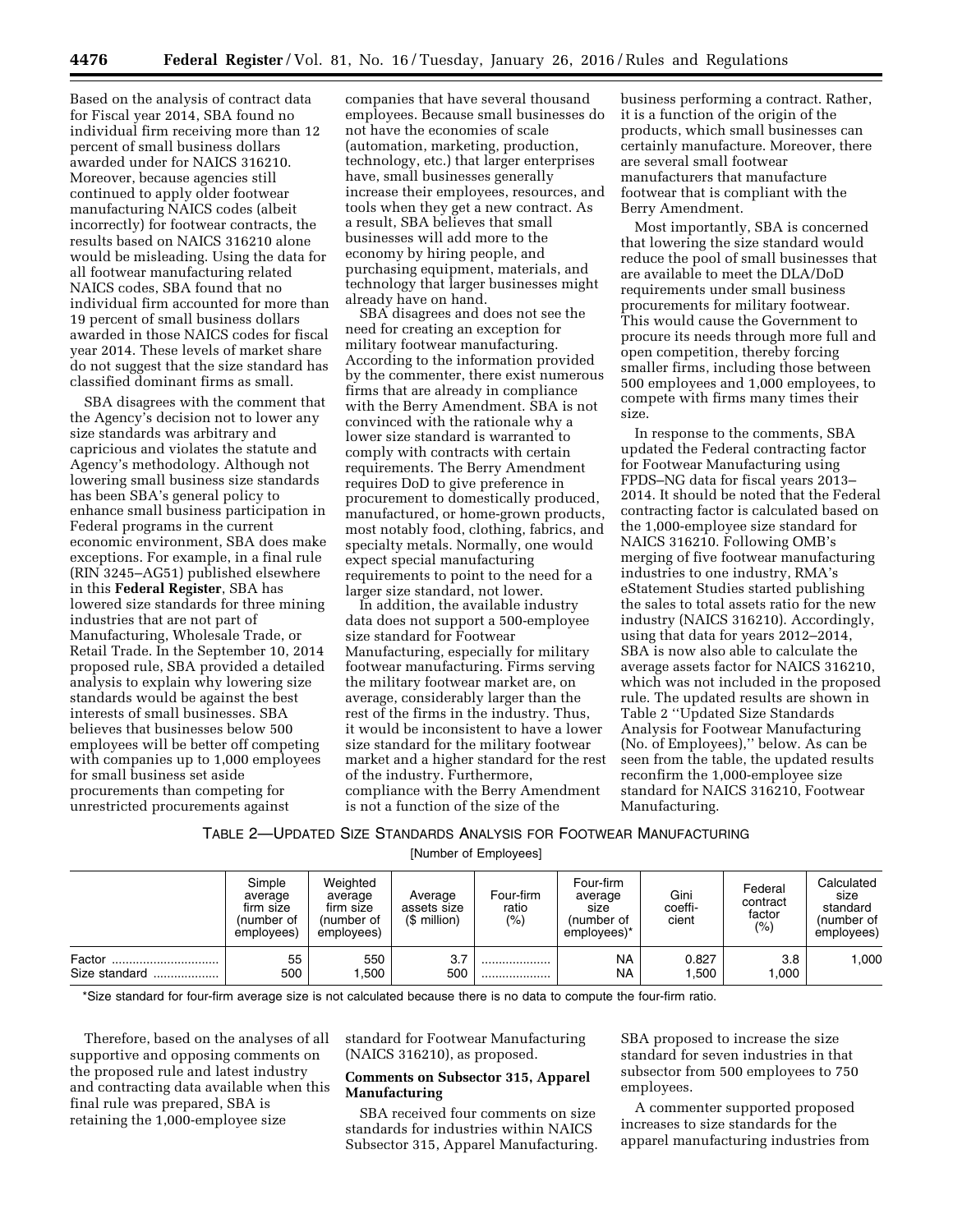500 employees to 750 employees. The commenter argued that the current 500 employee size standard has been a major deterrent in its ability to hire and retain employees to meet unexpected surges in demand of clothing items by DLA from small businesses, especially in times of war. Higher size standards are important for small clothing manufacturers to remain eligible to compete for small business set aside purchases by DoD and DLA, the commenter observed. The commenter pointed out that, because these industries are labor intensive, higher size standards will offer small businesses greater opportunities to hire more people in different areas of the country.

A labor organization also supported proposed increases to size standards for NAICS codes 315210 (Cut and Sew Apparel Contractors), 315220 (Men's and Boys' Cut and Sew Apparel Manufacturing), 315240 (Women's, Girls', and Infants' Cut and Sew Apparel Manufacturing), and 315280 (Other Cut and Sew Apparel Manufacturing) from 500 employees to 750 employees. These NAICS codes apply to procurement of military apparel by DoD and DLA to support U.S. troops, and the current 500-employee size standard has made it difficult for small business apparel contractors to meet demands during surges in troop support acquisitions (also referred to as surge capability), the commenter maintained. The 500 employee size standard has created persistent capacity and price problems for small businesses, the commenter added. The organization stated that small apparel contractors find themselves torn between the need to maintain the surge capabilities expected by the DLA and the need to maintain the small business status necessary to compete for DLA uniform contracts. Therefore, the 750-employee size standard will allow small apparel and clothing contractors to expand production temporarily when demand surges without jeopardizing their small business status, the commenter maintained. The capability to meet unexpected surges in demand for items such as uniforms and body armor is critical to maintaining warfighter readiness, the organization noted. Citing a May 2013 survey of DLA's clothing and apparel contractors, the organization stated that 90 percent of respondents were dependent on DoD contracts for their financial viability.

An Alaska Native Corporation representative opposed the proposed 750-employee size standard for Subsector 315, Apparel Manufacturing. The Corporation owns several small

disadvantaged businesses in the apparel manufacturing industry, the commenter observed. The commenter argued that raising the size standard would negatively affect the growth of their company and profits of their shareholders. Raising size standards would make a greater number of large companies eligible for small business status, thereby increasing competition in the apparel manufacturing market and reducing opportunities for their company and other small businesses, the commenter explained. This would be detrimental in light of decreases in Federal government spending in the apparel manufacturing market over the last 5 years because there would be more companies bidding on fewer contracts and fewer opportunities for true small businesses, the commenter concluded.

Another commenter recommended a 250-employee size standard for several industries within Subsector 315, namely NAICS 315210 (Cut and Sew Apparel Contractors), 315220 (Men's and Boys' Cut and Sew Apparel Manufacturing), 315240 (Women's, Girls', and Infants' Cut and Sew Apparel Manufacturing), 315280 (Other Cut and Sew Apparel Manufacturing), and 315990 (Apparel Accessories and Other Apparel Manufacturing). The commenter argued that the 250-employee size standard would offer protection for emerging small businesses, given the fragility of the clothing and textile industry. However, the commenter provided no data or analysis to support the argument.

#### *SBA's Response*

Based on its analysis of industry and Federal procurement data and public comments, SBA has determined that it will adopt the 750-employee size standard for the seven industries in Subsector 315, Apparel Manufacturing, as proposed. In recent years, DLA has strived to increase its awards for procuring military clothing through small businesses. This has put strains on many small businesses, according to the commenters, to meet DLA's expected surge capabilities while maintaining their small business size status. The increase from 500 employees to 750 employees will allow a number of small businesses to take on these contracts and to hire more workers without jeopardizing their eligibility. Based on data from the Economic Census and System of Award Management (SAM), only about 10 additional businesses that are primarily involved in Apparel Manufacturing will qualify as small under the 750-employee size standard. SBA does not believe that

the higher size standard will cause a significant negative impact on existing small businesses. Therefore, SBA is adopting the 750-employee size standard for all industries in NAICS Subsector 315, Apparel Manufacturing.

### *Comments on NAICS 327993, Mineral Wool Manufacturing*

A comment from a trade association for manufacturers of fiber glass and rock and slag wool insulation addressed the size standard for NAICS 327993, Mineral Wool Manufacturing. Specifically, the association supported SBA's proposal to increase the size standard for NAICS 327993 from 750 employees to 1,500 employees.

### *SBA's Response*

Because there were no comments opposed to this increase, SBA is adopting the 1,500 employee size standard for NAICS 327993, as proposed.

## **Comments on NAICS 336412, Aircraft Engine and Engine Parts Manufacturing; and NAICS 336413, Other Aircraft Part and Auxiliary Equipment Manufacturing**

SBA proposed increasing the size standards for NAICS 336412 from 1,000 employees to 1,500 employees and for NAICS 336413 from 1,000 employees to 1,250 employees. A military aircraft parts and auxiliary equipment manufacturer supported the proposed increases to size standards for both industries, but recommends that SBA adopt the same 1,500-employee size standard for NAICS 336413 as well, instead of the proposed 1,250-employee size standard. The commenter argued that the differences in manufacturing engine parts and other aircraft equipment are minimal. The single size standard for both industries would provide uniform employee levels for small business eligibility and offer them more flexibility to adjust to the requirements of the marketplace, the commenter explained.

#### *SBA's Response*

SBA has not adopted the recommendation for three reasons. First, although product lines and production methods may be related, there exist significant differences in industry characteristics between the two industries. For example, based on the 2007 Economic Census, the average size of firms is 230 employees for NAICS 336412 as compared to 146 employees for NAICS 336413. Similarly, average assets size is about \$74 million for NAICS 336412 as opposed to only \$26 million for NAICS 336413. Second, the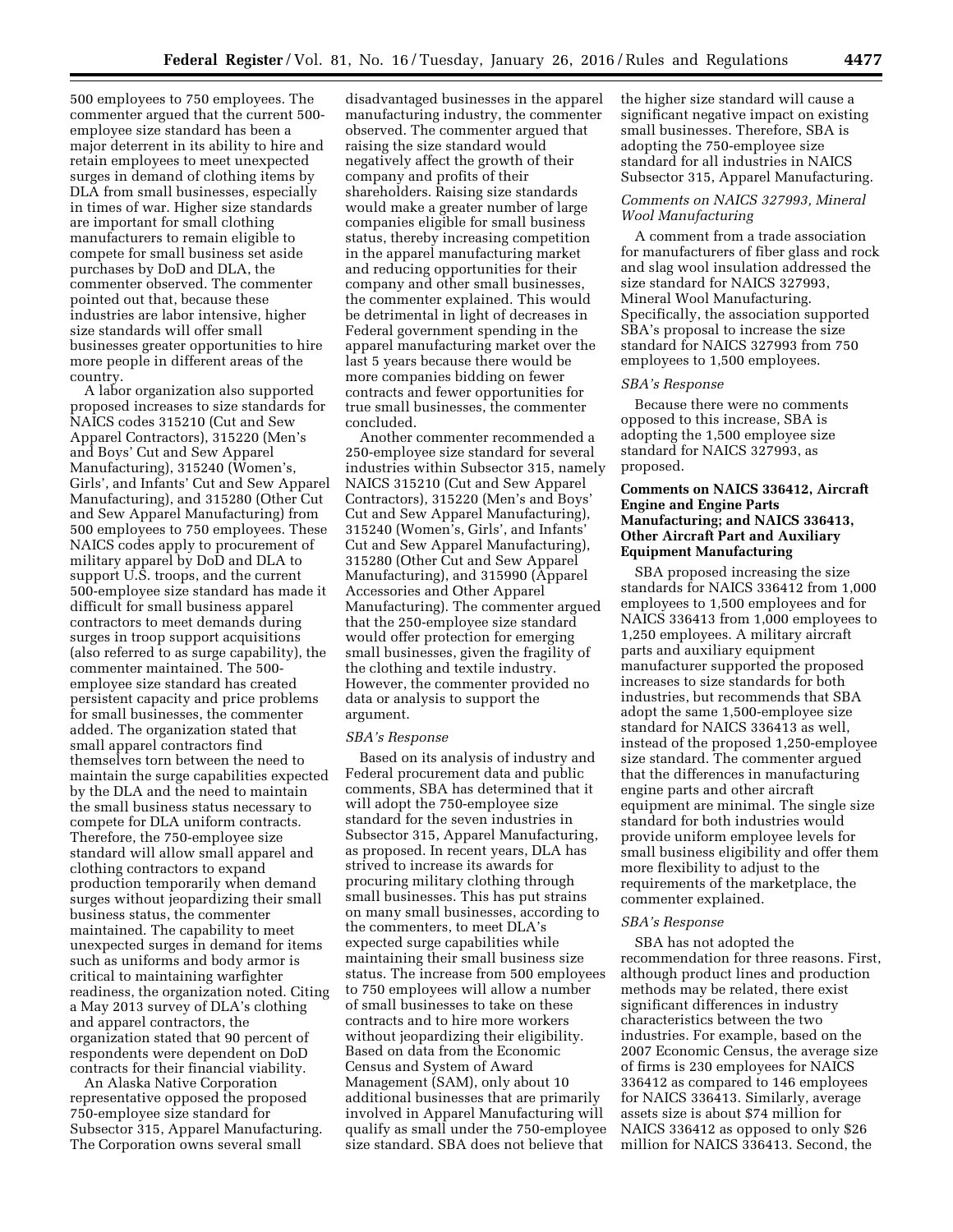size standards for aircraft, aircraft parts and equipment related exceptions to NAICS 541712 (Research and Development in the Physical, Engineering and Life Sciences (except Biotechnology)) are tied to size standards for industries within NAICS Industry Group 3364 (Aerospace Product and Parts Manufacturing). Therefore, changing size standards for any of the industries in NAICS Industry Group 3364 would also require changing the size standards for exceptions under NAICS 541712. Third, the National Defense Authorization Act of fiscal year 2013 (NDAA 2013) limits establishing a single or common size standard for multiple industries without proper justification and without publishing such a size standard for public comments. Obviously, given the industry data that support different size standards for the two industries, it would be difficult to justify the single size standard for them in accordance with NDAA 2013. As part of its quinquennial review of all size standards required by the Jobs Act, SBA will reevaluate the size standards for those industries in the coming years and consider the recommendation at that time.

For the above reasons, in this final rule, SBA is adopting the 1,500 employee size standard for NAICS 336412 and the 1,250-employee size standard for NAICS 336413, as proposed.

## **Comments on NAICS 611512, Flight Training**

A commenter supported increasing size standards for NAICS Sector 31–33 manufacturing, specifically increasing the size standard for NAICS 336413 from 1,000 employees to 1,250 employees. The commenter, operating primarily in NAICS 611512 (Flight Training), advocated for the creation of a separate manufacturing NAICS code for ''Military Defense Training'' with a size standard of 1,500 employees. Contracting Officers have recently been utilizing NAICS 336413 for solicitations for services contracts involving military training due to its higher size standard and technical nature of military training, the commenter explained. NAICS 611512 and its \$27.5 million receipts based size standard do not reflect the requirements for military defense training, the commenter added. The commenter argued that flight training can more realistically be categorized under NAICS Sector 31–33 (Manufacturing) rather than under Sector 61 (Education).

### *SBA's Response*

SBA cannot make the suggested change for several reasons. First, the September 10, 2014 proposed rule and this final rule only apply to industries in NAICS Sector 31–33, Manufacturing. The September 10, 2014 proposed rule did not address NAICS 611512, Flight Training. SBA evaluated NAICS 611512 and its size standard in a proposed rule (76 FR 70667 (November 15, 2011)) that was part of its comprehensive review of Sector 61, Educational Services. In the final rule, SBA determined that data did not support an increase in the size standard for NAICS 611512. The final rule (77 FR 58739 (September 24, 2012)) fully explains and justifies how SBA arrived at its determination that the then existing \$25.5 million size standard for NAICS 611512 should remain unchanged. It was increased for inflation to \$27.5 million, effective July 14, 2014, along with increases to all other monetary based size standards (79 FR 33647 (June 12, 2014)).

Second, SBA has no authority or expertise to create new NAICS codes or modify existing ones. Creating or modifying NAICS industry definitions or codes is done through the U.S. Economic Classification Policy Committee under the Office of Management and Budget (OMB) in cooperation with statistical agencies from the U.S., Canada, and Mexico. If the commenter believes that a new NAICS code is warranted for military flight training, it should approach OMB (see *[http://www.census.gov/eos/www/](http://www.census.gov/eos/www/naics/) [naics/](http://www.census.gov/eos/www/naics/)*). Every five years, OMB updates NAICS codes and definitions, the next being the NAICS 2017 updates.

For Federal procurement, the contracting officer must specify the NAICS code and size standard in accordance with the principal purpose of the procurement (13 CFR 121.402(b)). When the government purchases manufactured products, the contracting officer must assign the appropriate NAICS code and size standard from Sector 31–33. There may be ancillary services that accompany the manufactured product, but if the principal purpose of the procurement action is to purchase product, then the NAICS code and small business size standard are from the manufacturing sector. If a service is the primary purpose of the procurement, it should be classified under the appropriate services NAICS code and size standard. When the government procures both products and services, it must determine which is the greater part of the contract, and must assign the appropriate NAICS code and size

standard (13 CFR 121.402(b)). Any interested party adversely affected by a contracting officer's NAICS code designation may appeal that designation to SBA's Office of Hearings and Appeals (OHA) (see 13 CFR 121.1101–1103).

### **Comments on NAICS 321212, Softwood Veneer and Plywood Manufacturing**

A commenter opposed SBA's proposal to increase the size standard for Softwood Veneer and Plywood Manufacturing (NAICS 321212) from 500 employees to 1,250 employees. The commenter maintained that the increase would have an impact on the majority of manufacturers in this industry by affecting the availability of Federal timber, because it would increase the competition for the timber sale set aside for small businesses in this industry by enlarging the pool of eligible small business manufacturers. The commenter argued that the proposed size standard increase is not warranted because companies that qualify as small under the current size standard already exist. The commenter was concerned that by allowing larger companies to qualify as small the proposed increase to the size standard for NAICS 321212 would negatively impact a number of companies that have made business decisions to remain below the 500 employee size standard to benefit from the SBA's timber set-aside program. With the proposed 1,250-employee size standard, the plywood and veneer manufacturers below 500 employees would lose the protection provided by the program, the commenter concluded.

### *SBA's Response*

With respect to the argument that an increase to the size standard for NAICS 321212 or any other wood product manufacturing industry would negatively impact firms participating in the SBA's Commercial Timber Sale Set-Aside Program, the wood manufacturing industry size standards do not apply to determine eligibility for purposes of that program. Rather, the size standard for the timber sale set-aside program (except for salvage timber) is 500 employees (see 13 CFR 121.507), which SBA did not propose to increase.

The arguments that there are already small businesses under the existing size standard, that firms have made business decisions to remain small to benefit from the program, and that they would lose small business protection if additional firms qualify as small, are not valid reasons for not revising the size standard when the relevant industry data warrants doing so. Of the 14 industries in NAICS Subsector 321, Wood Product Manufacturing, based on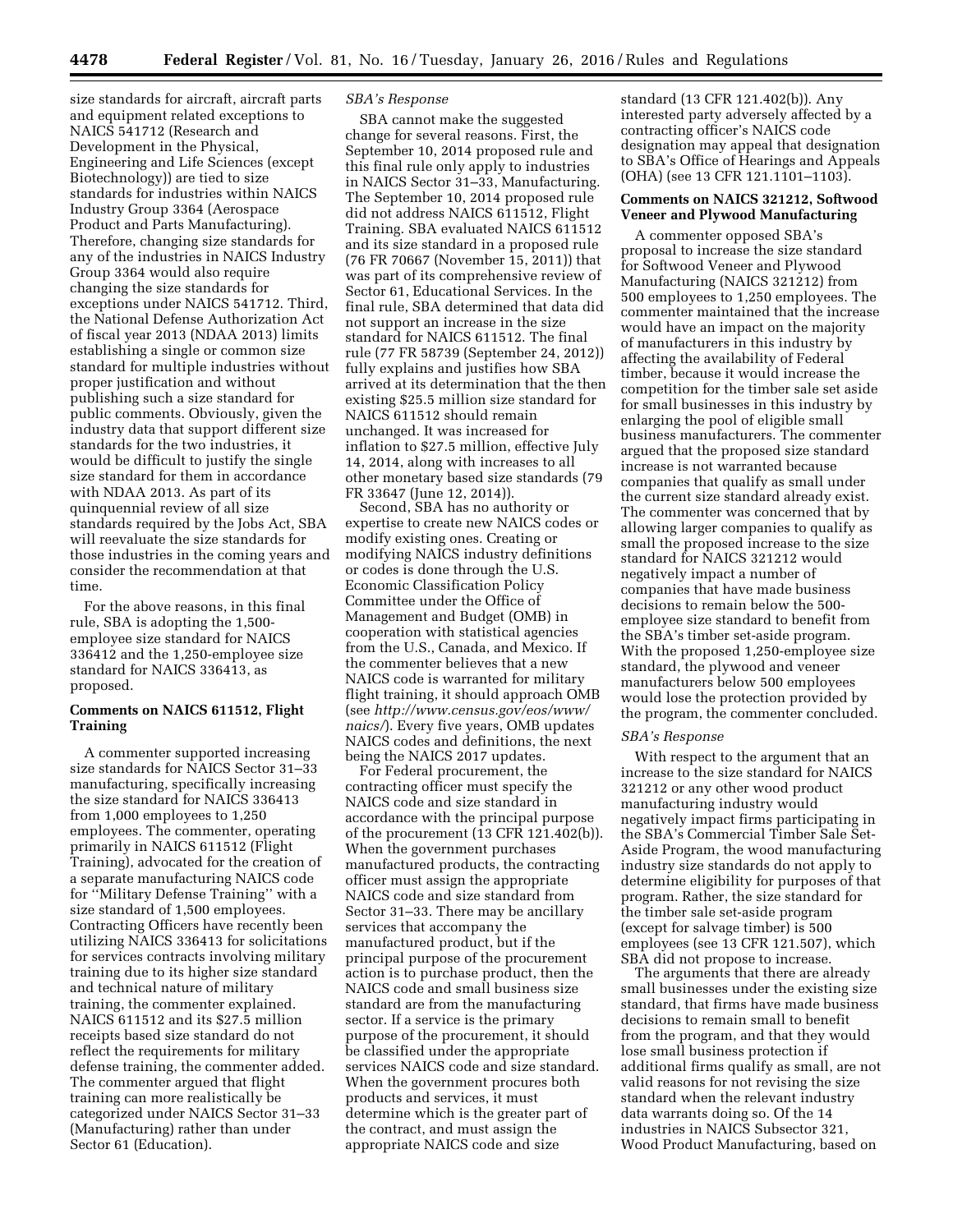the results of the evaluation of industry characteristics (such as average firm size, industry concentration, and distribution of firms by size) and the Federal contracting factor, SBA proposed increasing the size standards for NAICS 321212 and four others, and retaining the current 500-employee size standard for nine industries. As can be seen from the results in Table 3 of the September 10, 2014 proposed rule, the industries for which SBA proposed increasing the size standards had significantly higher average firm size, four-firm concentration ratio and Gini coefficient than others. To still maintain their size standard at the 500-employee level would be inconsistent with SBA's mandate to adjust size standards based on current industry and market data. Moreover, based on the Economic Census and SAM data for NAICS 321212, only about five additional firms will qualify as small under the 1,250 employee size standard, suggesting that the higher size standard will have very minimal impact on businesses below the current 500-employee size standard. For these reasons, SBA is adopting the 1,250-employee size standard for NAICS 321212, as proposed. Similarly, SBA is adopting proposed size standards increases for four other industries in Subsector 321.

#### **Other Comments**

Two commenters offered general assessments of SBA's proposed rule. Both supported SBA's proposed five employee based size standard levels for Manufacturing and their incremental increases of 250 employees rather than 500 employees; however, one suggested that SBA should incorporate the sixth level at 250 employees and set the maximum employee based standard at 1,000 employees. A lower size standard would protect emerging manufacturers that are not able to compete with established larger businesses, the commenter explained. One opposed proposed increases to size standards in Manufacturing arguing that higher size standards would allow manufacturers to create less productive, low paying jobs, while the other commenter supported the increases except for industries in Subsector 315 for which the commenter suggested a lower 250-employee size standard.

Both commenters argued that the Agency should lower size standards when the analysis supports lowering them. One argued that not lowering size

standards would encourage manufacturers not to upgrade their facilities with advanced manufacturing techniques and allow larger manufacturers to compete with true small manufacturers. While one commenter suggested that SBA should not adjust employee based size standards for labor productivity growth and focus on protecting emerging businesses instead, the other pointed out that the lack of data on labor productivity would make adjusting size standards based on labor productivity difficult. One commenter supported weighing all factors equally, while the other suggested weighing some factors more than others for certain industries. In addition to employee counts, the second commenter suggested other criteria for establishing size standards, including business tenure (5 years), subcontracting limitations, revenue limits (\$30 million), and net worth limits (\$5 million). Lastly, both commenters endorsed SBA's approach to use a single value as a size standard as opposed to a range of values.

### *SBA's Response*

Some of the issues the commenters have raised (such as lowering minimum and maximum size standards, using different factors and weighing them differently from others, lowering size standards, etc.) will be addressed when SBA updates its ''Size Standards Methodology'' for the next round of size standards review. With respect to SBA's policy of not lowering size standards when the data support doing so, SBA provided a detailed explanation in the proposed rule with respect to why lowering size standards is not in the best interest of small businesses in the current economic climate. SBA is concerned that lowering maximum and minimum levels of size standards would cause untold numbers of small businesses to lose their eligibility for Federal programs.

Incorporation of net worth into SBA's table of size standards is not practicable. It is not a value that lends itself to comparing businesses in a particular industry. A company's net worth can be affected by a number of things, such as debt, repurchased corporate stock, etc. Furthermore, data on net worth is not available by industry.

Other criteria proposed by the commenter would, SBA believes, be too nebulous, temporary, and subjective and therefore not useful when establishing

size standards that usually must remain static and in place for a number of years. Establishing small business eligibility based on multiple criteria (such as revenue limit, net worth limit, and employee count), as suggested by the commenter, would create unnecessary complexity and confusion in size standards.

## **NAICS 326211, Tire Manufacturing (Except Retreading)**

In the September 10, 2014 proposed rule, SBA proposed amending Footnote 5 to the table of size standards relating to NAICS 326211, Tire Manufacturing (except Retreading). In the absence of comments opposing the proposed amendment, SBA is amending Footnote 5, as proposed, by replacing the former Census classification codes 30111 and 30112 with the new Census Product Classification Codes 3262111 and 3262113 respectively.

### **Conclusions**

Based on the analyses of the latest industry and Federal contracting data available and thorough evaluation of all public comments on the proposed rule, SBA is adopting all size standards changes in NAICS Sector 31–33, Manufacturing, as proposed. Specifically, SBA is increasing size standards for 209 industries in NAICS Sector 31–33. These industries, along with their current and revised size standards are shown in Table 3 ''Summary of Size Standards Revisions in NAICS Sector 31–33.'' SBA is also increasing the refining capacity component of the size standard for NAICS 324110 (Petroleum Refiners) from 125,000 barrels per calendar day (BPCD) to 200,000 BPCD for businesses that are primarily engaged in petroleum refining and eliminating the requirement that 90 percent of the output to be delivered be refined by the successful bidder from either crude oil or bona fide feedstocks. To qualify under the capacity size standard, the firm, together with its affiliates, must be primarily engaged in refining crude petroleum into refined petroleum products. To reflect these changes, SBA is also amending Footnote 4 of SBA's table of size standards. Finally, the Agency is also updating Footnote 5 to NAICS 326211 to reflect the current Census Product Classification Codes 3262111 and 3262113.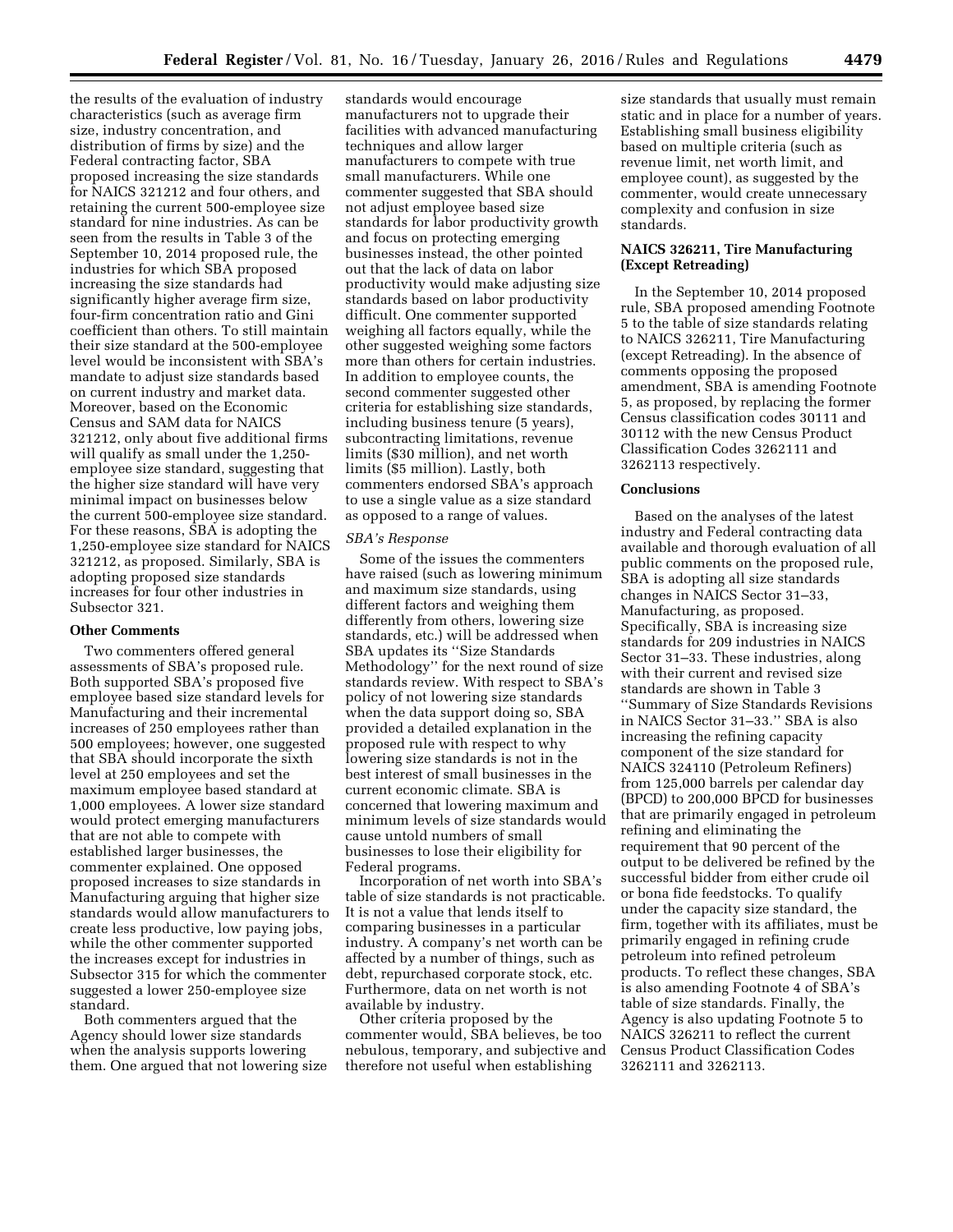-

| NAICs code       | NAICS U.S. industry title                                            | Current size<br>standard<br>(number of<br>employees) | Revised size<br>standard<br>(number of<br>employees) |
|------------------|----------------------------------------------------------------------|------------------------------------------------------|------------------------------------------------------|
| 311111           |                                                                      | 500                                                  | 1,000                                                |
| 311211           |                                                                      | 500                                                  | 1,000                                                |
| 311221           |                                                                      | 750                                                  | 1,250                                                |
| 311314           |                                                                      | 750                                                  | 1,000                                                |
| 311340           |                                                                      | 500                                                  | 1,000                                                |
| 311351           |                                                                      | 500                                                  | 1,250                                                |
| 311352<br>311411 |                                                                      | 500                                                  | 1,000                                                |
| 311412           |                                                                      | 500<br>500                                           | 1,000<br>1,250                                       |
| 311421           |                                                                      | 500                                                  | 1,000                                                |
| 311422           |                                                                      | 1,000                                                | 1,250                                                |
| 311423           |                                                                      | 500                                                  | 750                                                  |
| 311511           |                                                                      | 500                                                  | 1,000                                                |
| 311512           |                                                                      | 500                                                  | 750                                                  |
| 311513           |                                                                      | 500                                                  | 1,250                                                |
| 311514           |                                                                      | 500                                                  | 750                                                  |
| 311520           |                                                                      | 500                                                  | 1,000                                                |
| 311611           |                                                                      | 500                                                  | 1,000                                                |
| 311612<br>311613 |                                                                      | 500<br>500                                           | 1,000<br>750                                         |
| 311615           |                                                                      | 500                                                  | 1,250                                                |
| 311710           |                                                                      | 500                                                  | 750                                                  |
| 311812           |                                                                      | 500                                                  | 1,000                                                |
| 311813           |                                                                      | 500                                                  | 750                                                  |
| 311821           |                                                                      | 750                                                  | 1,250                                                |
| 311824           | Dry Pasta, Dough, and Flour Mixes Manufacturing from Purchased Flour | 500                                                  | 750                                                  |
| 311830           |                                                                      | 500                                                  | 1,250                                                |
| 311911           |                                                                      | 500                                                  | 750                                                  |
| 311919           |                                                                      | 500                                                  | 1,250                                                |
| 311920           |                                                                      | 500                                                  | 750                                                  |
| 311930<br>311941 |                                                                      | 500<br>500                                           | 1,000<br>750                                         |
| 312111           |                                                                      | 500                                                  | 1,250                                                |
| 312112           |                                                                      | 500                                                  | 1,000                                                |
| 312113           |                                                                      | 500                                                  | 750                                                  |
| 312120           |                                                                      | 500                                                  | 1,250                                                |
| 312130           |                                                                      | 500                                                  | 1,000                                                |
| 312140           |                                                                      | 750                                                  | 1,000                                                |
| 312230           |                                                                      | 1,000                                                | 1,500                                                |
| 313110           |                                                                      | 500                                                  | 1,250                                                |
| 313230           |                                                                      | 500                                                  | 750                                                  |
| 314110<br>314120 |                                                                      | 500<br>500                                           | 1,500<br>750                                         |
| 315110           |                                                                      | 500                                                  | 750                                                  |
| 315190           |                                                                      | 500                                                  | 750                                                  |
| 315210           |                                                                      | 500                                                  | 750                                                  |
| 315220           |                                                                      | 500                                                  | 750                                                  |
| 315240           |                                                                      | 500                                                  | 750                                                  |
| 315280           |                                                                      | 500                                                  | 750                                                  |
| 316992           |                                                                      | 500                                                  | 750                                                  |
| 321212           |                                                                      | 500                                                  | 1,250                                                |
| 321213           |                                                                      | 500                                                  | 750                                                  |
| 321219<br>321911 |                                                                      | 500<br>500                                           | 750<br>1,000                                         |
| 321991           |                                                                      | 500                                                  | 1,250                                                |
| 322121           |                                                                      | 750                                                  | 1,250                                                |
| 322130           |                                                                      | 750                                                  | 1,250                                                |
| 322211           |                                                                      | 500                                                  | 1,250                                                |
| 322219           |                                                                      | 750                                                  | 1,000                                                |
| 322220           |                                                                      | 500                                                  | 750                                                  |
| 322230           |                                                                      | 500                                                  | 750                                                  |
| 322291           |                                                                      | 500                                                  | 1,500                                                |
| 323117           |                                                                      | 500                                                  | 1,250                                                |
| 324191           |                                                                      | 500                                                  | 750                                                  |
| 325194           | Cyclic Crude, Intermediate, and Gum and Wood Chemical Manufacturing  | 750                                                  | 1,250                                                |
| 325199<br>325211 |                                                                      | 1,000<br>750                                         | 1,250<br>1,250                                       |
| 325312           |                                                                      | 500                                                  | 750                                                  |
| 325320           |                                                                      | 500                                                  | 1,000                                                |

# TABLE 3—SUMMARY OF SIZE STANDARDS REVISIONS IN NAICS SECTOR 31–33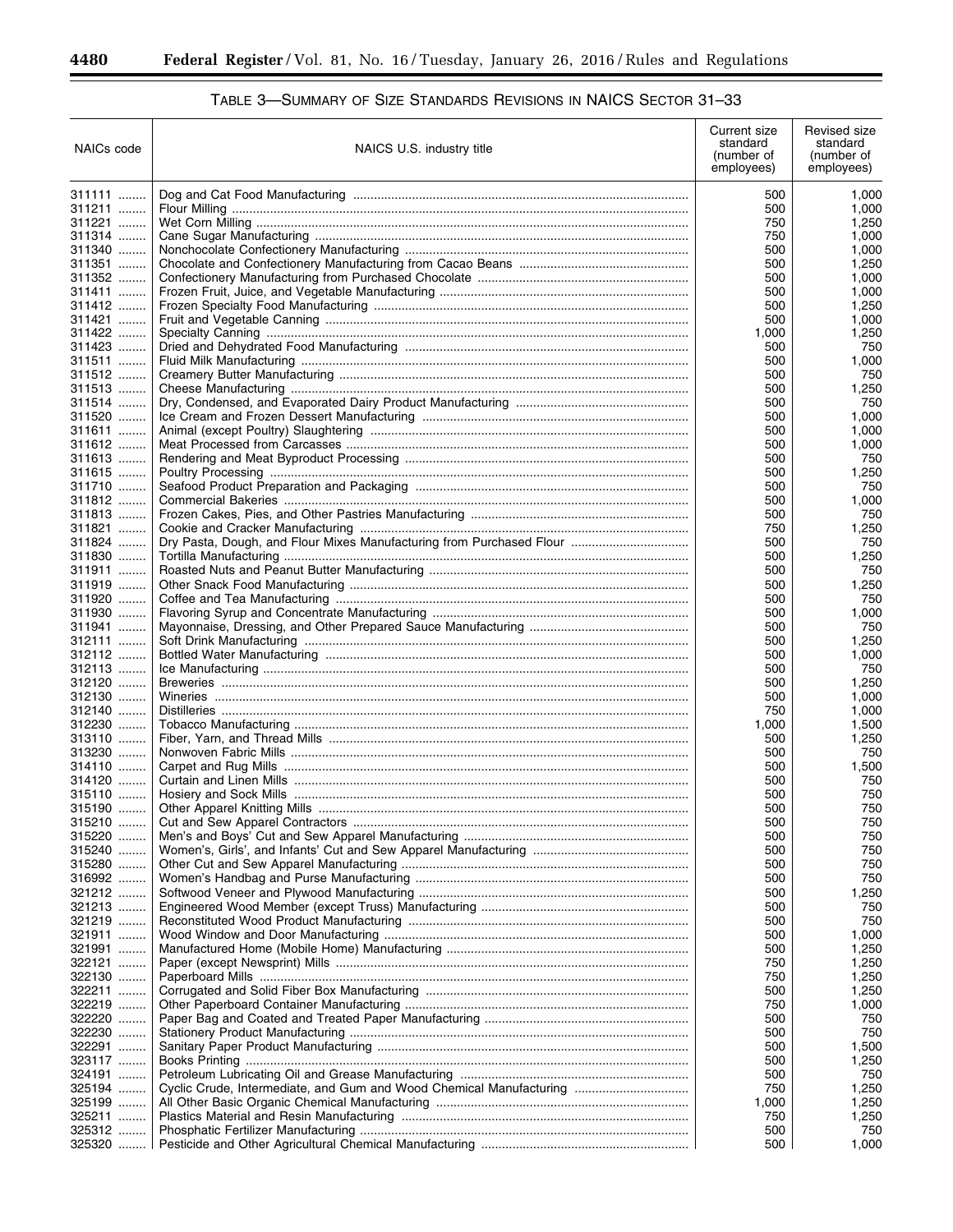▀

# TABLE 3—SUMMARY OF SIZE STANDARDS REVISIONS IN NAICS SECTOR 31–33—Continued

| NAICs code       | NAICS U.S. industry title                                                                                                 | Current size<br>standard<br>(number of<br>employees) | Revised size<br>standard<br>(number of<br>employees) |
|------------------|---------------------------------------------------------------------------------------------------------------------------|------------------------------------------------------|------------------------------------------------------|
| 325411           |                                                                                                                           | 750                                                  | 1,000                                                |
| 325412           |                                                                                                                           | 750                                                  | 1,250                                                |
| 325413           |                                                                                                                           | 500                                                  | 1,250                                                |
| 325414           |                                                                                                                           | 500                                                  | 1,250                                                |
| 325510           |                                                                                                                           | 500                                                  | 1,000                                                |
| 325611           |                                                                                                                           | 750                                                  | 1,000                                                |
| 325612<br>325613 |                                                                                                                           | 500<br>500                                           | 750<br>750                                           |
| 325620           |                                                                                                                           | 500                                                  | 1,250                                                |
| 325992           |                                                                                                                           | 500                                                  | 1,500                                                |
| 326111           |                                                                                                                           | 500                                                  | 750                                                  |
| 326112           |                                                                                                                           | 500                                                  | 1,000                                                |
| 326113           |                                                                                                                           | 500                                                  | 750                                                  |
| 326122           |                                                                                                                           | 500                                                  | 750                                                  |
| 326140           |                                                                                                                           | 500                                                  | 1,000                                                |
| 326150           |                                                                                                                           | 500                                                  | 750                                                  |
| 326160           |                                                                                                                           | 500                                                  | 1,250                                                |
| 326191           |                                                                                                                           | 500                                                  | 750                                                  |
| 326211           |                                                                                                                           | 1,000                                                | 1,500                                                |
| 326220           |                                                                                                                           | 500                                                  | 750                                                  |
| 326291<br>327110 |                                                                                                                           | 500<br>750                                           | 750<br>1,000                                         |
| 327212           |                                                                                                                           | 750                                                  | 1,250                                                |
| 327213           |                                                                                                                           | 750                                                  | 1,250                                                |
| 327215           |                                                                                                                           | 500                                                  | 1,000                                                |
| 327310           |                                                                                                                           | 750                                                  | 1,000                                                |
| 327332           |                                                                                                                           | 500                                                  | 750                                                  |
| 327410           |                                                                                                                           | 500                                                  | 750                                                  |
| 327420           |                                                                                                                           | 1,000                                                | 1,500                                                |
| 327910           |                                                                                                                           | 500                                                  | 750                                                  |
| 327993           |                                                                                                                           | 750                                                  | 1,500                                                |
| 331110           |                                                                                                                           | 1,000                                                | 1,500                                                |
| 331315           |                                                                                                                           | 750                                                  | 1,250                                                |
| 331511           |                                                                                                                           | 500                                                  | 1,000                                                |
| 331512           |                                                                                                                           | 500                                                  | 1,000                                                |
| 332111           |                                                                                                                           | 500                                                  | 750                                                  |
| 332112           |                                                                                                                           | 500                                                  | 750                                                  |
| 332215<br>332216 | Metal Kitchen Cookware, Utensil, Cutlery, and Flatware (except Precious) Manufacturing                                    | 500                                                  | 750<br>750                                           |
| 332311           |                                                                                                                           | 500<br>500                                           | 750                                                  |
| 332313           |                                                                                                                           | 500                                                  | 750                                                  |
| 332321           |                                                                                                                           | 500                                                  | 750                                                  |
| 332410           |                                                                                                                           | 500                                                  | 750                                                  |
| 332420           |                                                                                                                           | 500                                                  | 750                                                  |
| 332431           |                                                                                                                           | 1,000                                                | 1,500                                                |
| 332510           |                                                                                                                           | 500                                                  | 750                                                  |
| 332911           |                                                                                                                           | 500                                                  | 750                                                  |
| 332912           |                                                                                                                           | 500                                                  | 1,000                                                |
| 332913           |                                                                                                                           | 500                                                  | 1,000                                                |
| 332919           |                                                                                                                           | 500                                                  | 750                                                  |
| 332991           |                                                                                                                           | 750                                                  | 1,250                                                |
| 332992<br>333111 |                                                                                                                           | 1,000<br>500                                         | 1,250<br>1,250                                       |
| 333112           | Lawn and Garden Tractor and Home Lawn and Garden Equipment Manufacturing                                                  | 500                                                  | 1,500                                                |
| 333120           |                                                                                                                           | 750                                                  | 1,250                                                |
| 333132           |                                                                                                                           | 500                                                  | 1,250                                                |
| 333242           |                                                                                                                           | 500                                                  | 1,500                                                |
| 333244           |                                                                                                                           | 500                                                  | 750                                                  |
| 333415           | Air-Conditioning and Warm Air Heating Equipment and Commercial and Industrial Refrigera-<br>tion Equipment Manufacturing. | 750                                                  | 1,250                                                |
| 333611           |                                                                                                                           | 1,000                                                | 1,500                                                |
| 333612           |                                                                                                                           | 500                                                  | 750                                                  |
| 333613           |                                                                                                                           | 500                                                  | 750                                                  |
| 333618           |                                                                                                                           | 1,000                                                | 1,500                                                |
| 333911           |                                                                                                                           | 500                                                  | 750                                                  |
| 333912           |                                                                                                                           | 500                                                  | 1,000                                                |
| 333913           |                                                                                                                           | 500                                                  | 750                                                  |
| 333921           |                                                                                                                           | 500                                                  | 1,000                                                |
| 333923           |                                                                                                                           | 500                                                  | 1,250                                                |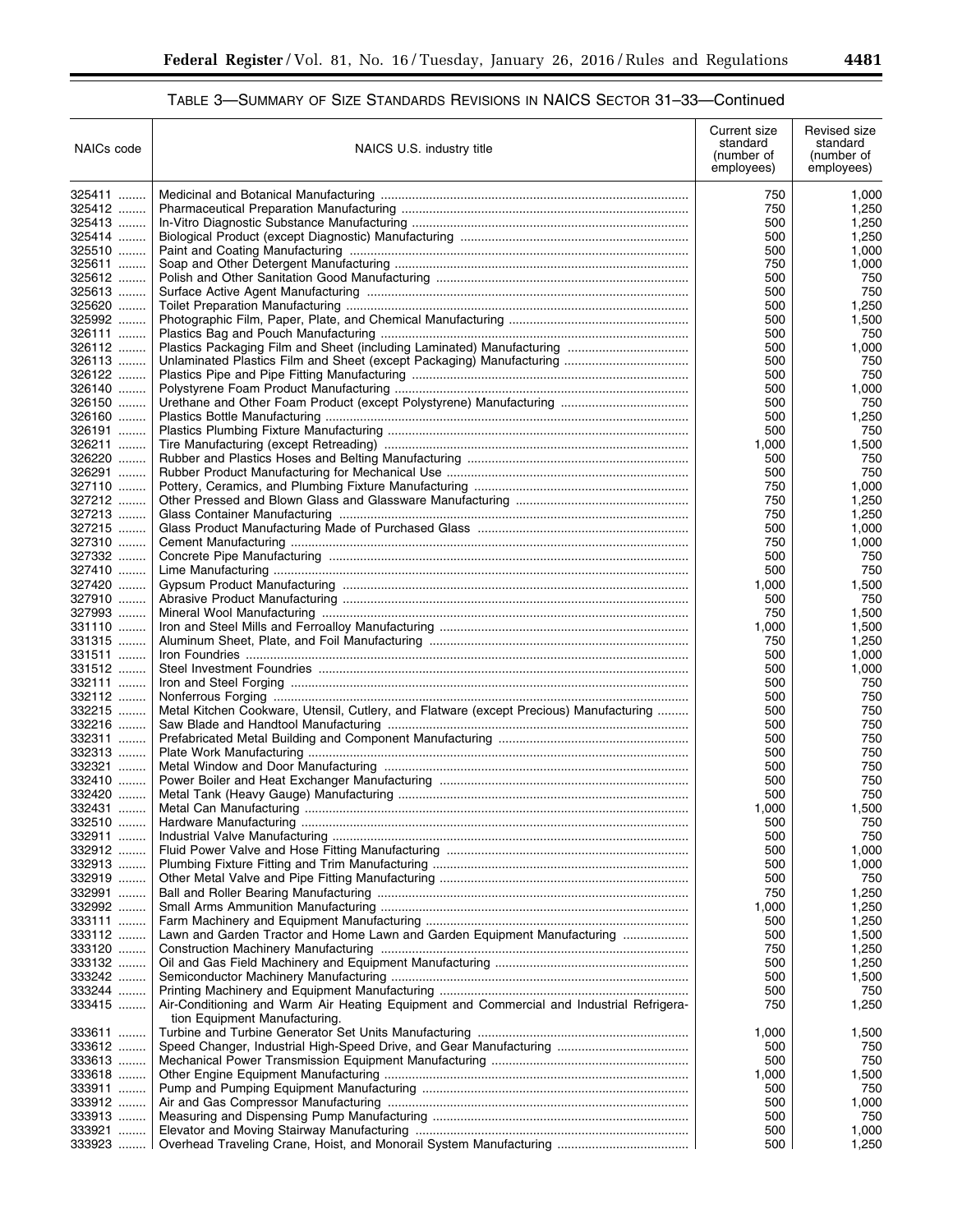۳

| NAICs code         | NAICS U.S. industry title                                                                                                    | Current size<br>standard<br>(number of<br>employees) | Revised size<br>standard<br>(number of<br>employees) |
|--------------------|------------------------------------------------------------------------------------------------------------------------------|------------------------------------------------------|------------------------------------------------------|
| 333992             |                                                                                                                              | 500                                                  | 1,250                                                |
| 333995             |                                                                                                                              | 500                                                  | 750                                                  |
| 333996             |                                                                                                                              | 500                                                  | 1,250                                                |
| 334111             |                                                                                                                              | 1,000                                                | 1,250                                                |
| 334112             |                                                                                                                              | 1,000                                                | 1,250                                                |
| 334210<br>334220   | Radio and Television Broadcasting and Wireless Communications Equipment Manufacturing                                        | 1,000<br>750                                         | 1,250<br>1,250                                       |
| 334412             |                                                                                                                              | 500                                                  | 750                                                  |
| 334413             |                                                                                                                              | 500                                                  | 1,250                                                |
| 334417             |                                                                                                                              | 500                                                  | 1,000                                                |
| 334418             |                                                                                                                              | 500                                                  | 750                                                  |
| 334510             |                                                                                                                              | 500                                                  | 1,250                                                |
| 334511             | Search, Detection, Navigation, Guidance, Aeronautical, and Nautical System and Instrument<br>Manufacturing.                  | 750                                                  | 1,250                                                |
| 334513             | Instruments and Related Products Manufacturing for Measuring, Displaying, and Controlling In-<br>dustrial Process Variables. | 500                                                  | 750                                                  |
| 334514             |                                                                                                                              | 500                                                  | 750                                                  |
| 334515             | Instrument Manufacturing for Measuring and Testing Electricity and Electrical Signals                                        | 500                                                  | 750                                                  |
| 334516<br>334517   |                                                                                                                              | 500<br>500                                           | 1,000<br>1,000                                       |
| 334614             | Software and Other Prerecorded Compact Disc, Tape, and Record Reproducing                                                    | 750                                                  | 1,250                                                |
| 335110             |                                                                                                                              | 1,000                                                | 1,250                                                |
| 335121             |                                                                                                                              | 500                                                  | 750                                                  |
| 335210             |                                                                                                                              | 750                                                  | 1,500                                                |
| 335221             |                                                                                                                              | 750                                                  | 1,500                                                |
| 335222             |                                                                                                                              | 1,000                                                | 1,250                                                |
| 335224             |                                                                                                                              | 1,000                                                | 1,250                                                |
| 335228             |                                                                                                                              | 500                                                  | 1,000                                                |
| 335312             |                                                                                                                              | 1,000                                                | 1,250                                                |
| 335313<br>335911   |                                                                                                                              | 750                                                  | 1,250                                                |
| 335932             |                                                                                                                              | 500<br>500                                           | 1,250<br>1,000                                       |
| 336111             |                                                                                                                              | 1,000                                                | 1,500                                                |
| 336112             |                                                                                                                              | 1,000                                                | 1,500                                                |
| 336120             |                                                                                                                              | 1,000                                                | 1,500                                                |
| 336212             |                                                                                                                              | 500                                                  | 1,000                                                |
| 336213             |                                                                                                                              | 1,000                                                | 1,250                                                |
| 336214             |                                                                                                                              | 500                                                  | 1,000                                                |
| 336310             |                                                                                                                              | 750                                                  | 1,000                                                |
| 336320             |                                                                                                                              | 750                                                  | 1,000                                                |
| 336330<br>$336340$ | Motor Vehicle Steering and Suspension Components (except Spring) Manufacturing                                               | 750                                                  | 1,000                                                |
| 336350             |                                                                                                                              | 750<br>750                                           | 1,250<br>1,500                                       |
| 336360             |                                                                                                                              | 500                                                  | 1,500                                                |
| 336370             |                                                                                                                              | 500                                                  | 1,000                                                |
| 336390             |                                                                                                                              | 750                                                  | 1,000                                                |
| 336412             |                                                                                                                              | 1,000                                                | 1,500                                                |
| 336413             |                                                                                                                              | 1,000                                                | 1,250                                                |
| 336414             |                                                                                                                              | 1,000                                                | 1,250                                                |
| 336415             | Guided Missile and Space Vehicle Propulsion Unit and Propulsion Unit Parts Manufacturing                                     | 1,000                                                | 1,250                                                |
| 336510             |                                                                                                                              | 1,000                                                | 1,500                                                |
| 336611             |                                                                                                                              | 1,000                                                | 1,250                                                |
| 336612<br>336991   |                                                                                                                              | 500<br>500                                           | 1,000<br>1,000                                       |
| 336992             |                                                                                                                              | 1,000                                                | 1,500                                                |
| 336999             |                                                                                                                              | 500                                                  | 1,000                                                |
| 337110             |                                                                                                                              | 500                                                  | 750                                                  |
| 337121             |                                                                                                                              | 500                                                  | 1,000                                                |
| 337122             |                                                                                                                              | 500                                                  | 750                                                  |
| 337124             |                                                                                                                              | 500                                                  | 750                                                  |
| 337125             |                                                                                                                              | 500                                                  | 750                                                  |
| 337211             |                                                                                                                              | 500                                                  | 1,000                                                |
| 337214             |                                                                                                                              | 500                                                  | 1,000                                                |
| 337910<br>337920   |                                                                                                                              | 500<br>500                                           | 1,000<br>1,000                                       |
| 339112             |                                                                                                                              | 500                                                  | 1,000                                                |
| 339113             |                                                                                                                              | 500                                                  | 750                                                  |
| 339114             |                                                                                                                              | 500                                                  | 750                                                  |
| 339115             |                                                                                                                              | 500                                                  | 1,000                                                |

# TABLE 3—SUMMARY OF SIZE STANDARDS REVISIONS IN NAICS SECTOR 31–33—Continued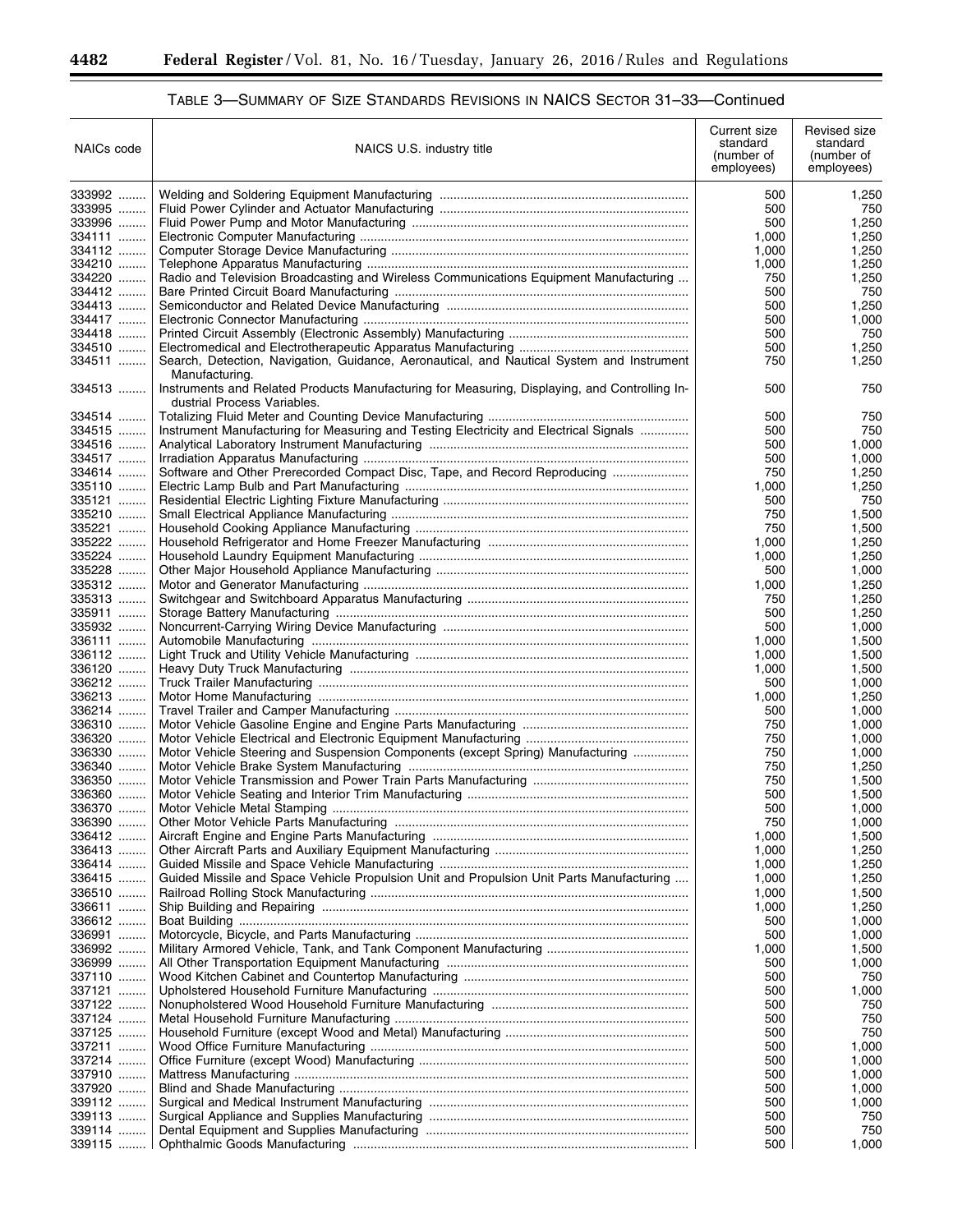# TABLE 3—SUMMARY OF SIZE STANDARDS REVISIONS IN NAICS SECTOR 31–33—Continued

| NAICs code | NAICS U.S. industry title | Current size<br>standard<br>(number of<br>employees) | Revised size<br>standard<br>(number of<br>employees) |
|------------|---------------------------|------------------------------------------------------|------------------------------------------------------|
| 339920     |                           | 500                                                  | 750                                                  |
|            |                           | 500                                                  | 750                                                  |
| 339992     |                           | 500                                                  | 000. ا                                               |
|            |                           | 500                                                  | 750                                                  |
| 339995     |                           | 500                                                  | 1.000                                                |

## **Evaluation of Dominance in Field of Operation**

Section 3(a) of the Small Business Act (15 U.S.C. 632(a)) defines a small business concern as one that: (1) Is independently owned and operated; (2) is not dominant in its field of operation; and (3) meets a specific small business definition or size standard established by SBA's Administrator. SBA considers as part of its evaluation whether a business concern at a proposed or revised size standard would be dominant in its field of operation. SBA has determined that for the industries for which it has revised size standards in this final rule, no individual firm at or below the revised size standard will be large enough to dominate its field of operation. At the revised size standards that are adopted in this final rule, the small business share of total industry receipts among those industries for which SBA has revised size standards is, on average, 1.7 percent, ranging from a minimum of 0.02 percent to a maximum of 18.9 percent. SBA determines that these market shares effectively preclude a firm at or below the revised size standards from exerting control on any of the industries.

### **Compliance With Executive Orders 12866, 13563, 12988 and 13132, the Paperwork Reduction Act (44 U.S.C. Ch. 35) and the Regulatory Flexibility Act (5 U.S.C. 601–612)**

### **Executive Order 12866**

The Office of Management and Budget (OMB) has determined that this final rule is a significant regulatory action for purposes of Executive Order 12866. Accordingly, in the next section SBA provides a Regulatory Impact Analysis of this rule. However, this rule is not a ''major rule'' under the Congressional Review Act, 5 U.S.C. 800.

### **Regulatory Impact Analysis**

## *1. Is there a need for the regulatory action?*

SBA believes that the size standards revisions in this rule are a better reflection of the economic

characteristics of small businesses and the Federal government marketplace in the affected industries. SBA's mission is to aid and assist small businesses through a variety of financial, procurement, business development, and advocacy programs. To determine the intended beneficiaries of these programs, SBA establishes distinct definitions of which businesses are deemed small businesses. The Small Business Act (15 U.S.C. 632(a)) delegates to SBA's Administrator the responsibility for establishing small business definitions. The Act also requires that small business definitions vary to reflect industry differences. The Jobs Act further requires SBA to review all size standards and make necessary adjustments to reflect market conditions. The supplementary information section of this rule explains SBA's methodology for analyzing a size standard for a particular industry.

### *2. What are the potential benefits and costs of this regulatory action?*

The most significant benefit to businesses affected by this rule is their gaining or maintaining eligibility for Federal small business assistance programs. These include SBA's financial assistance programs, economic injury disaster loans, and Federal procurement programs intended for small businesses. Federal procurement programs provide targeted opportunities for small businesses under SBA's business development programs, such as 8(a), Small Disadvantaged Businesses (SDB), small businesses located in Historically Underutilized Business Zones (HUBZone), women-owned small businesses (WOSB), economically disadvantaged women-owned small businesses (EDWOSB), and servicedisabled veteran-owned small businesses (SDVOSB). Federal agencies may also use SBA's size standards for a variety of other regulatory and program purposes. These programs assist small businesses to become more knowledgeable, stable, and competitive. SBA estimates that in the 209 industries for which it is increasing size standards

about 1,250 firms, not small under the current size standards, will become small and therefore eligible for these programs. That is about 0.4 percent of all firms classified as small under the current size standards in all industries that SBA reviewed for the September 10, 2014 proposed rule and this final rule. SBA anticipates that the small business share of total receipts in those industries will increase from 26 percent to 29 percent.

Four groups can benefit from the revised size standards: (1) Some businesses that are above the current size standards may gain small business status under the higher size standards, thereby enabling them to participate in Federal small business assistance programs; (2) growing small businesses that are close to exceeding the current size standards will be able to retain their small business status under the higher size standards, thereby enabling them to continue their participation in the programs; (3) Federal agencies that will have a larger pool of small businesses from which to draw for their small business procurement programs; and, (4) wholesalers and dealers that sell products to the Federal government as small businesses under the nonmanufacturer rule (13 CFR 121.406(b)) will have additional sources of goods to fill their orders.

SBA estimates that firms gaining small business status under the revised size standards might receive Federal contracts totaling \$150 million to \$160 million annually under SBA's small business, 8(a), SDB, HUBZone, WOSB, EDWOSB, and SDVOSB Programs, as well as other unrestricted procurements. The added competition for many of these procurements can also result in lower prices to the Government for procurements reserved for small businesses, but SBA cannot quantify this benefit.

SBA provides financial assistance to small businesses under its 7(a) and 504 Loan Programs. Under SBA's 7(a) and 504 Loan Programs, based on the fiscal years 2012–2014 data, SBA estimates approximately 20 to 25 SBA loans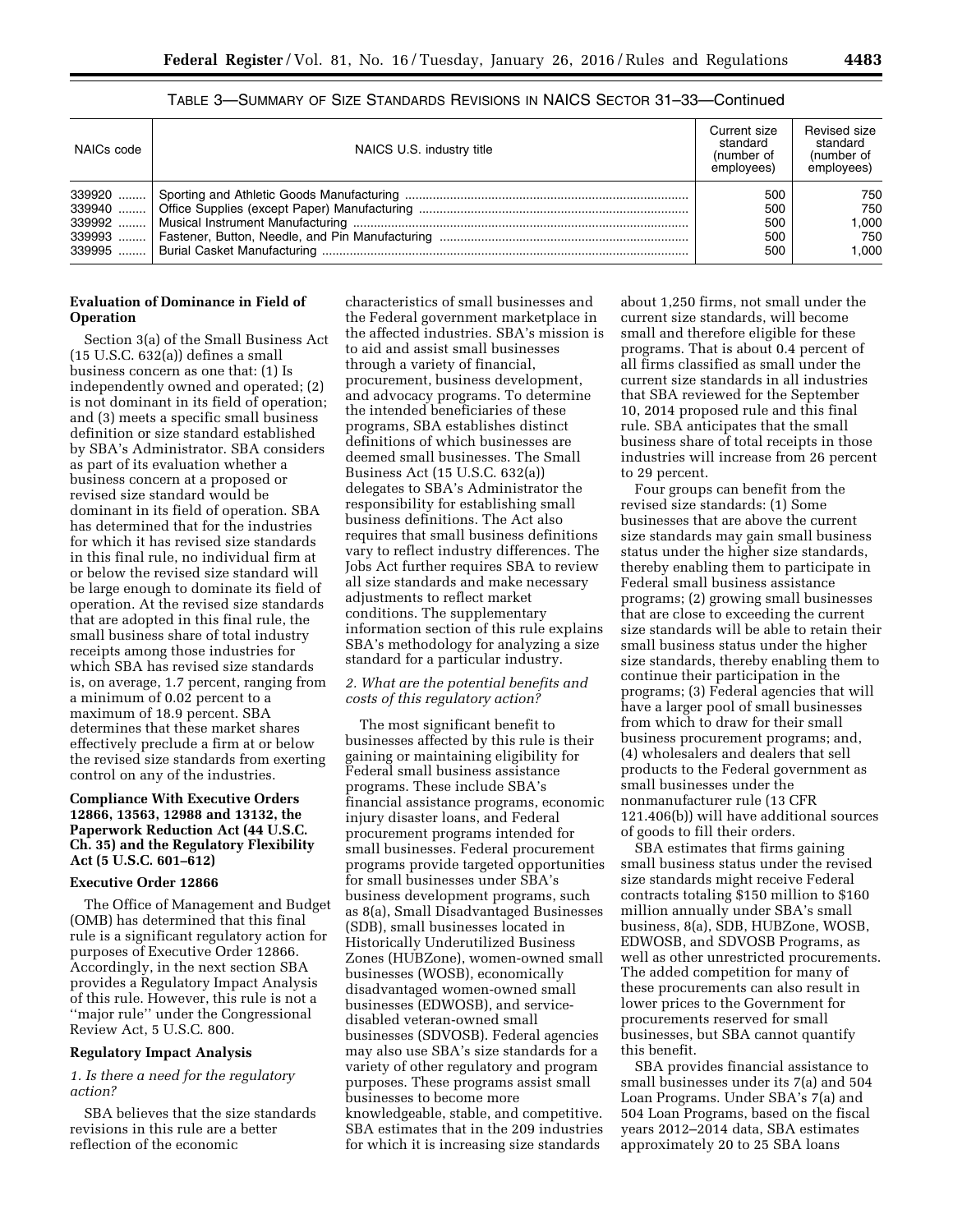totaling about \$10 million to \$15.0 million could be made to these newly defined small businesses under the revised size standards. However, it is impractical to try to estimate the number and total amount of loans with any precision. There are two reasons for this: (1) Under the Jobs Act, SBA can now guarantee substantially larger loans than in the past; and (2) as described above, the Jobs Act established a higher alternative size standard (\$15 million in tangible net worth and \$5 million in net income after income taxes) for business concerns that do not meet the size standards for their industry.

Newly defined small businesses will also benefit from SBA's Economic Injury Disaster Loan (EIDL) Program. Since this program is contingent on the occurrence and severity of a disaster in the future, SBA cannot make a meaningful estimate of this impact.

In addition, newly defined small businesses will also benefit through reduced fees, less paperwork, and fewer compliance requirements that are available to small businesses throughout the Federal government.

To the extent that 1,250 newly defined small firms may become active in Federal procurement programs, the revised size standards might also add administrative costs to the government because there are now more businesses eligible for Federal small business programs. For example, there will be more firms seeking SBA's guaranteed loans, more firms eligible for enrollment in the SAM database, and more firms seeking certification as 8(a) or HUBZone firms or qualifying for small business, WOSB, EDWOSB, SDVOSB, and SDB status. Among those newly defined small businesses seeking Federal assistance, there could be additional costs associated with compliance and verification of small business status and administration of size protests. However, SBA believes that these added administrative costs will be minimal because there are mechanisms in place to handle these requirements.

Additionally, some Federal government contracts might have higher costs. With a greater number of businesses defined as small under the revised size standards, Federal agencies may set aside more contracts to small businesses, rather than use full and open competition. The movement from unrestricted to small business set-aside contracting might result in competition among fewer total bidders, although there will be more small businesses eligible to submit offers. However, the additional costs associated with fewer bidders are expected to be minor since, by law, procurements may be set aside

or reserved for the small business, 8(a), HUBZone, WOSB, EDWOSB, or SDVOSB Programs only if awards are expected to be made at fair and reasonable prices. In addition, there may be higher costs when more full and open contracts are awarded to HUBZone businesses that receive price evaluation preferences.

Revised size standards might have distributional effects among large and small business contractors. Although SBA cannot estimate with certainty the actual outcome of the gains and losses among small and large businesses, it can identify several probable impacts. Some Federal contracts may be transferred to small businesses from large businesses. Large businesses may have fewer Federal contract opportunities as Federal agencies decide to set aside more contracts for small businesses. In addition, some Federal contracts may be awarded to HUBZone concerns instead of large businesses since they are eligible for price evaluation preferences when they compete on a full and open basis.

Similarly, some businesses defined small under the current size standards may receive fewer Federal contracts due to increased competition from more businesses now defined as small under higher size standards. This transfer may be offset by a greater number of small business set-aside procurements. The number of newly defined and expanding small businesses that are willing and able to sell to the Federal government will limit the potential transfer of contracts from large and currently defined small businesses. Because there are so many variables affecting the Federal market, SBA cannot estimate the potential distributional impacts of these transfers with any degree of precision.

The increased size standards for 209 industries and the modification of the size standard for NAICS 324110 in Sector 31–33 are consistent with SBA's statutory mandate to assist small business. This regulatory action promotes the Administration's objectives. One of SBA's goals in support of the Administration's objectives is to help individual small businesses succeed through fair and equitable access to capital and credit, Government contracts, and management and technical assistance. Reviewing and modifying size standards, when appropriate, ensures that intended beneficiaries have access to small business programs designed to assist them.

## **Executive Order 13563**

Descriptions of the need for this regulatory action and benefits and costs associated with this action including possible distributional impacts that relate to Executive Order 13563 are included in the Regulatory Impact Analysis under Executive Order 12866, above.

In an effort to engage interested parties in this action, SBA presented its size standards methodology (discussed above under Supplementary Information) to various industry associations and trade groups. SBA also met with a number of industry groups and individual businesses to get their feedback on its methodology and other size standards issues. The Agency additionally conferred with Federal procurement officials that purchase products manufactured by a number of industries for which SBA proposed to increase size standards. In addition, as part of its Jobs Act tour SBA presented its size standards methodology to businesses in 13 cities in the U.S. and sought their input. The presentations included information on the latest status of the comprehensive size standards review and on how interested parties can provide SBA with input and feedback on size standards.

Moreover, SBA sent letters to the Directors of the Offices of Small and Disadvantaged Business Utilization (OSDBU) at several Federal agencies with considerable procurement responsibilities requesting their feedback on how the agencies use SBA's size standards and whether current size standards meet their programmatic needs (both procurement and nonprocurement). SBA gave appropriate consideration to all input, suggestions, recommendations, and relevant information obtained from industry groups, individual businesses, and Federal agencies in preparing this rule.

Finally, the SBA has maintained a roster of parties (government and industry) that have expressed interest in various manufacturing industries over the last few years, and sent each of them a copy of the September 10, 2014 proposed rule to assure they had ample time and opportunity to provide comments.

Increasing size standards for the industries covered in this rule is consistent with Executive Order 13563, Section 6, calling for retrospective analyses of existing rules. The last comprehensive review of size standards occurred during the late 1970s and early 1980s. Since then, except for periodic adjustments for monetary based size standards, most reviews of size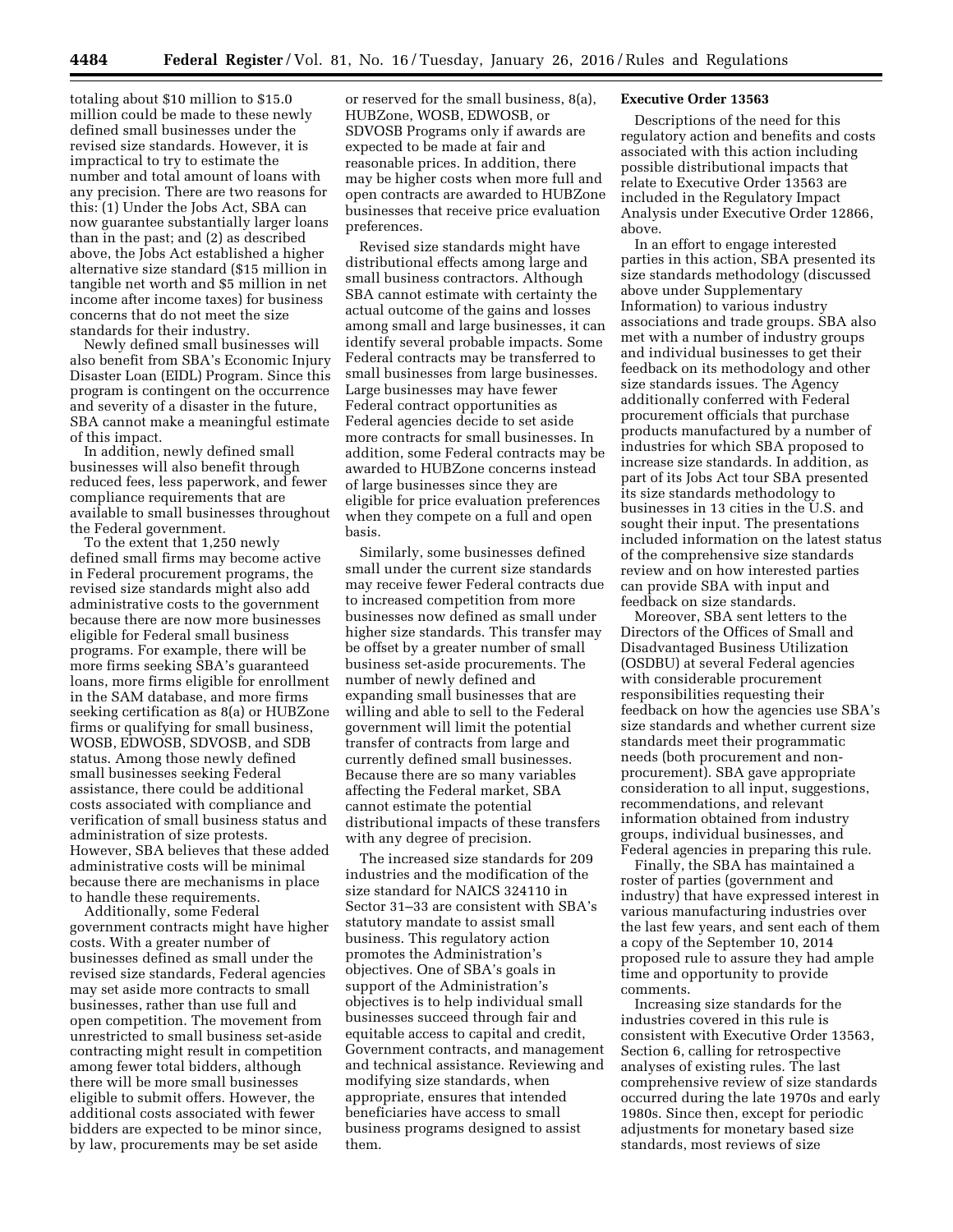standards were limited to a few specific industries in response to requests from the public and from Federal agencies. The majority of employee based size standards, including those in NAICS Sector 31–33, have not been reviewed since they were first established. SBA recognizes that changes in industry structure and the Federal marketplace over time have rendered existing size standards for some industries no longer supportable by current data. Accordingly, in 2007, SBA began a comprehensive review of its size standards to ensure that existing size standards have supportable bases and to revise them when necessary. In addition, the Jobs Act requires SBA to conduct a detailed review of all size standards and to make appropriate adjustments to reflect market conditions. Specifically, the Jobs Act requires SBA to conduct a detailed review of at least one-third of all size standards during every 18-month period from the date of its enactment and do a complete review of all size standards not less frequently than once every 5 years thereafter.

### **Executive Order 12988**

This action meets applicable standards set forth in Sections 3(a) and 3(b)(2) of Executive Order 12988, Civil Justice Reform, to minimize litigation, eliminate ambiguity, and reduce burden. The action does not have retroactive or preemptive effect.

### **Executive Order 13132**

For purposes of Executive Order 13132, SBA has determined that this rule has no substantial, direct effects on the States, on the relationship between the national government and the States, or on the distribution of power and responsibilities among the various levels of government. Therefore, SBA has determined that this rule has no federalism implications warranting preparation of a federalism assessment.

#### **Paperwork Reduction Act**

For the purpose of the Paperwork Reduction Act, 44 U.S.C. Ch. 35, SBA has determined that this rule imposes no new reporting or record keeping requirements.

## **Final Regulatory Flexibility Analysis**

Under the Regulatory Flexibility Act (RFA), this rule may have a significant impact on a substantial number of small businesses in the industries covered by this rule. As described above, this rule may affect small businesses seeking Federal contracts, loans under SBA's 7(a), 504 and Economic Injury Disaster

Loan Programs, and assistance under other Federal small business programs.

Immediately below, SBA sets forth a final regulatory flexibility analysis (FRFA) of this rule addressing the following questions: (1) What are the need for and objective of the rule? (2) What are SBA's description and estimate of the number of small businesses to which the rule applies? (3) What are the projected reporting, record keeping, and other compliance requirements of the rule? (4) What are the relevant Federal rules that may duplicate, overlap, or conflict with the rule? and (5) What alternatives will allow the Agency to accomplish its regulatory objectives while minimizing the impact on small businesses?

## *1. What are the need for and objective of the rule?*

Changes in industry structure, technological changes, productivity growth, mergers and acquisitions, and updated industry definitions have changed the structure of many industries reviewed in the September 10, 2014 proposed rule and this final rule. Such changes can be sufficient to warrant revisions to current size standards for some industries. Based on the analysis of the latest data available, SBA believes that the revised size standards in this rule more appropriately reflect the size of businesses that need Federal assistance. The Jobs Act also requires SBA to review all size standards and make necessary adjustments to reflect market conditions.

## *2. What are SBA's description and estimate of the number of small businesses to which the rule will apply?*

SBA estimates that about 1,250 additional firms will become small because of revised size standards for 209 industries in NAICS Sector 31–33. That represents 0.4 percent of total firms that are small under current size standards in all industries in that Sector. This will result in an increase in the small business share of total industry receipts in Sector 31–33 from 26 percent under the current size standards to 29 percent under the size standards adopted in this final rule. The revised size standards will enable more small businesses to retain their small business status for a longer period and many others to regain small business status that may have exceeded current size standards, making it difficult for them to compete with companies that are significantly larger than they are. SBA believes that the overall impact of this rule will be positive for existing small businesses, as well as for those that exceed the current

size standards but are on the low end of those that are not small. They might otherwise be called or referred to as mid-sized businesses, although SBA only defines what is a small business concern. That is, entities that do not meet SBA's small business size standards are considered ''other than small.''

## *3. What are the projected reporting, record keeping and other compliance requirements of the rule?*

The size standard changes impose no additional reporting or record keeping requirements on small businesses. However, qualifying for Federal procurement and a number of other programs requires that businesses register in the SAM database and certify in SAM that they are small at least once annually. Therefore, businesses opting to participate in those programs must comply with SAM requirements. Additionally, businesses affected by the changes, if they are already registered in SAM, must update their certifications and affirmations. However, there are no costs associated with SAM registration or certification. Changing size standards alters access to SBA's programs designed to assist small businesses, but does not impose a regulatory burden because they neither regulate nor control business behavior.

## *4. What are the relevant Federal rules, which may duplicate, overlap or conflict with the rule?*

Under § 3(a)(2)(C) of the Small Business Act, 15 U.S.C. 632(a)(2)(c), Federal agencies must use SBA's size standards to define a small business, unless specifically authorized by statute to do otherwise. In 1995, SBA published in the **Federal Register** a ''Table of Statutory and Regulatory Size Standards Set by Agencies Other than SBA'' (60 FR 57988, November 24, 1995). SBA is not aware of any Federal rule that would duplicate or conflict with establishing size standards.

However, the Small Business Act and SBA's regulations allow Federal agencies to develop different size standards if they believe that SBA's size standards are not appropriate for their programs, with the approval of SBA's Administrator (13 CFR 121.903). The Regulatory Flexibility Act authorizes an agency to establish an alternative small business definition for purposes of compliance with that Act, after consultation with the Office of Advocacy of the U.S. Small Business Administration (5 U.S.C. 601(3)).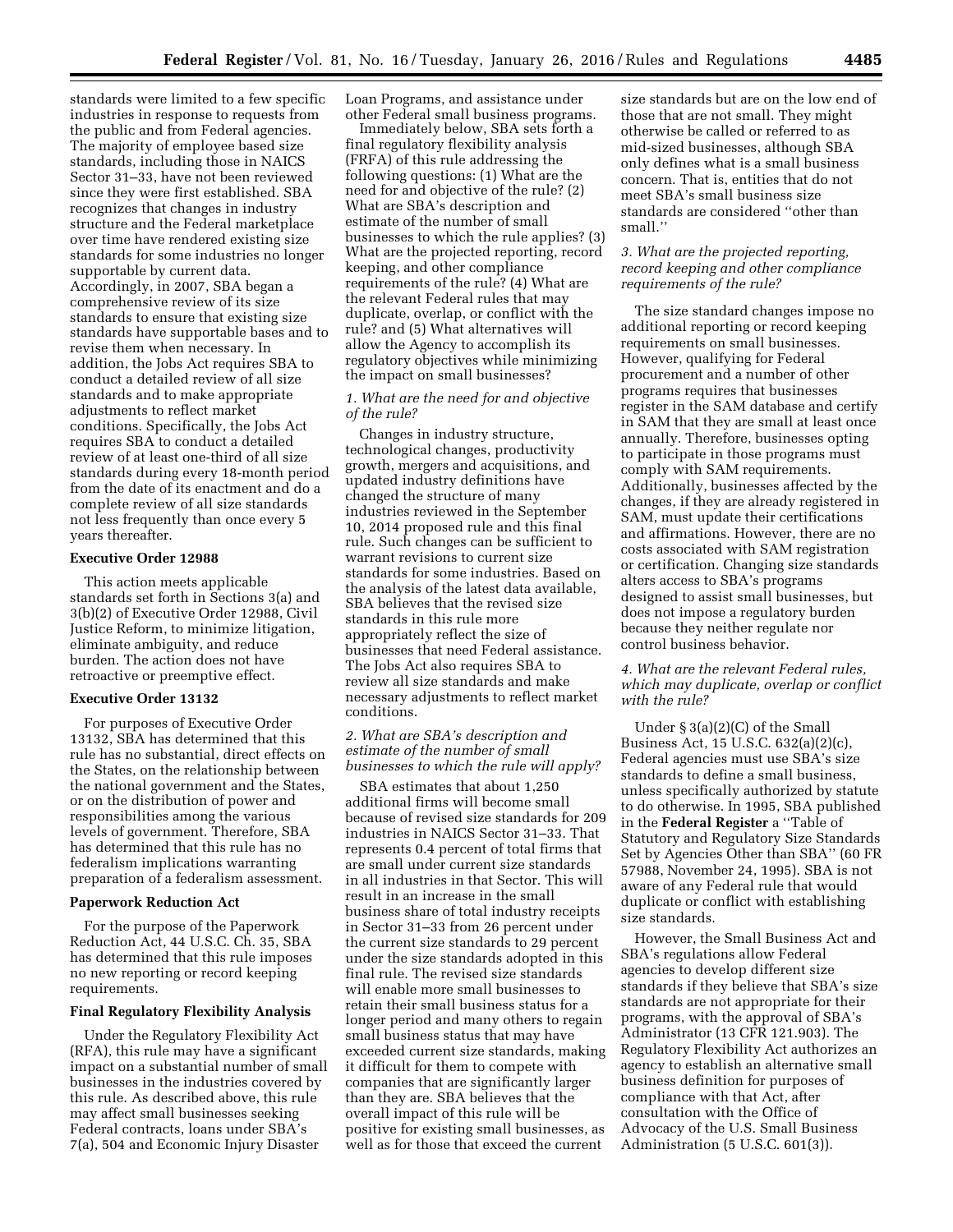*5. What alternatives will allow the Agency to accomplish its regulatory objectives while minimizing the impact on small entities?* 

By law, SBA is required to develop numerical size standards for establishing eligibility for Federal small business assistance programs. Other than varying size standards by industry and changing the size measures, no practical alternative exists to the system of numerical size standards.

## **List of Subjects in 13 CFR Part 121**

Administrative practice and procedure, Government procurement, Government property, Grant programs business, Individuals with disabilities, Loan programs—business, Reporting and recordkeeping requirements, Small businesses.

For the reasons set forth in the preamble, SBA amends 13 CFR part 121 as follows:

### **PART 121—SMALL BUSINESS SIZE REGULATIONS**

1. The authority citation for part 121 continues to read as follows:

**Authority:** 15 U.S.C. 632, 634(b)(6), 662, and 694a(9).

2. Amend § 121.201 in the table ''Small Business Size Standards by NAICS Industry'' as follows: a. Revise the entries for ''311111'',

''311211'', ''311221'', ''311314'', ''311340'', ''311351'', ''311352'',

|                                                                                                                                                                                                                                                                                                                              | "332992", "333111", "3"                                                                                                                                                                                                                                      |
|------------------------------------------------------------------------------------------------------------------------------------------------------------------------------------------------------------------------------------------------------------------------------------------------------------------------------|--------------------------------------------------------------------------------------------------------------------------------------------------------------------------------------------------------------------------------------------------------------|
|                                                                                                                                                                                                                                                                                                                              |                                                                                                                                                                                                                                                              |
|                                                                                                                                                                                                                                                                                                                              |                                                                                                                                                                                                                                                              |
|                                                                                                                                                                                                                                                                                                                              |                                                                                                                                                                                                                                                              |
| $\begin{array}{l} ``311411", ``311412", ``311421",\\ ``311422", ``311423", ``311511",\\ ``311512", ``311513", ``311514",\\ ``311520", ``311611", ``311612",\\ ``311613", ``311615", ``311710",\\ ``311824", ``311830", ``311911", \end{array}$                                                                               | $533292$ , $333111$ , $3$<br>$533244$ , $33342$ , $53$<br>$533244$ , $333415$ , $53$<br>$533911$ , $533912$ , $53$<br>$533911$ , $533923$ , $53$<br>$533921$ , $533923$ , $53$<br>$533925$ , $533995$ , $53396$ , $533995$ , $5334210$ , $534210$ , $534210$ |
|                                                                                                                                                                                                                                                                                                                              |                                                                                                                                                                                                                                                              |
|                                                                                                                                                                                                                                                                                                                              |                                                                                                                                                                                                                                                              |
| "311919", "311920", "311930",                                                                                                                                                                                                                                                                                                |                                                                                                                                                                                                                                                              |
| "311941", "312111", "312112",                                                                                                                                                                                                                                                                                                |                                                                                                                                                                                                                                                              |
| $"312113"$ , $"312120"$ , $"312130"$ ,                                                                                                                                                                                                                                                                                       |                                                                                                                                                                                                                                                              |
| "312140", "312230", "313110",                                                                                                                                                                                                                                                                                                |                                                                                                                                                                                                                                                              |
| "313230", "314110", "314120",                                                                                                                                                                                                                                                                                                |                                                                                                                                                                                                                                                              |
| "315110", "315190", "315210",                                                                                                                                                                                                                                                                                                |                                                                                                                                                                                                                                                              |
| "315220", "315240", "315280",                                                                                                                                                                                                                                                                                                |                                                                                                                                                                                                                                                              |
| "316992", "321212", "321213",                                                                                                                                                                                                                                                                                                |                                                                                                                                                                                                                                                              |
| "321219", "321911", "321991",                                                                                                                                                                                                                                                                                                |                                                                                                                                                                                                                                                              |
| "322121", "322130", "322211",                                                                                                                                                                                                                                                                                                |                                                                                                                                                                                                                                                              |
| "322219", "322220", "322230",                                                                                                                                                                                                                                                                                                |                                                                                                                                                                                                                                                              |
| "322291", "323117", "324110",                                                                                                                                                                                                                                                                                                |                                                                                                                                                                                                                                                              |
| "324191", "325194", "325199",                                                                                                                                                                                                                                                                                                |                                                                                                                                                                                                                                                              |
| "325211", "325312", "325320",                                                                                                                                                                                                                                                                                                |                                                                                                                                                                                                                                                              |
| "325411", "325412", "325413",                                                                                                                                                                                                                                                                                                |                                                                                                                                                                                                                                                              |
| "325414", "325510", "325611",                                                                                                                                                                                                                                                                                                |                                                                                                                                                                                                                                                              |
| "325612", "325613", "325620",                                                                                                                                                                                                                                                                                                |                                                                                                                                                                                                                                                              |
| "325992", "326111", "326112",                                                                                                                                                                                                                                                                                                |                                                                                                                                                                                                                                                              |
|                                                                                                                                                                                                                                                                                                                              |                                                                                                                                                                                                                                                              |
|                                                                                                                                                                                                                                                                                                                              |                                                                                                                                                                                                                                                              |
|                                                                                                                                                                                                                                                                                                                              | $339113$ ", "339114", "3                                                                                                                                                                                                                                     |
|                                                                                                                                                                                                                                                                                                                              | "339920", "339940", "3                                                                                                                                                                                                                                       |
|                                                                                                                                                                                                                                                                                                                              | "339993", and "339995                                                                                                                                                                                                                                        |
|                                                                                                                                                                                                                                                                                                                              |                                                                                                                                                                                                                                                              |
|                                                                                                                                                                                                                                                                                                                              | $\blacksquare$ b. Revise footnotes 3, 4                                                                                                                                                                                                                      |
|                                                                                                                                                                                                                                                                                                                              | The revisions read as                                                                                                                                                                                                                                        |
|                                                                                                                                                                                                                                                                                                                              |                                                                                                                                                                                                                                                              |
|                                                                                                                                                                                                                                                                                                                              | §121.201 What size stan                                                                                                                                                                                                                                      |
|                                                                                                                                                                                                                                                                                                                              | identified by North Americ                                                                                                                                                                                                                                   |
| $\begin{array}{l} ``325992", ``326111", ``326112",\\ ``326113", ``326122", ``326140",\\ ``326150", ``326160", ``326191",\\ ``326211", ``326220", ``326291",\\ ``327110", ``327212", ``327213",\\ ``327215", ``327310", ``327332",\\ ``327410", ``327420", ``327910",\\ ``327993", ``331110", ``331315",\\ ``331511", ``3315$ | <b>Classification System cod</b>                                                                                                                                                                                                                             |
|                                                                                                                                                                                                                                                                                                                              | $\star$<br>$\star$<br>$\star$ $\star$<br>$\star$                                                                                                                                                                                                             |

''332992'', ''333111'', ''333112'', ''333120'', ''333132'', ''333242'', ''333244'', ''333415'', ''333611'', ''333612'', ''333613'', ''333618'', ''333911'', ''333912'', ''333913'', ''333921'', ''333923'', ''333992'', ''333995'', ''333996'', ''334111'', ''334112'', ''334210'', ''334220'', ------ .<br>34412'', ''334413'', ''334417'', ''334418'', ''334510'', ''334511'', ''334513'', ''334514'', ''334515'', ''334516'', ''334517'', ''334614'', ''335110'', ''335121'', ''335210'', ''335221'', ''335222'', ''335224'', ''335228'', ''335312'', ''335313'', ''335911'', ''335932'', ''336111'', ''336112'', ''336120'', ''336212'',  $36213$ ", " $336214$ ", " $336310$ ", ''336320'', ''336330'', ''336340'', ''336350'', ''336360'', ''336370'', ''336390'', ''336412'', ''336413'', ''336414'', ''336415'', ''336510'', ''336611'', ''336612'', ''336991'', ''336992'', ''336999'', ''337110'', ''337121'', ''337122'', ''337124'',  $37125$ '', '' $337211$ '', '' $337214$ '' ''337910'', ''337920'', ''339112'', ''339113'', ''339114'', ''339115'', ''339920'', ''339940'', ''339992'', ''339993'', and ''339995''; and

### ■ b. Revise footnotes 3, 4, 5, and 7.

The revisions read as follows:

**§ 121.201 What size standards has SBA intified by North American Industry Classification System codes?** 

## SMALL BUSINESS SIZE STANDARDS BY NAICS INDUSTRY

| NAICS codes | NAICS U.S. industry title |         |         | Size standards<br>in millions of<br>dollars | Size standards<br>in number of<br>employees |
|-------------|---------------------------|---------|---------|---------------------------------------------|---------------------------------------------|
|             |                           | $\star$ |         |                                             |                                             |
|             |                           |         |         |                                             | 1,000                                       |
|             |                           | $\star$ |         |                                             |                                             |
|             |                           |         |         |                                             | 1,000                                       |
|             |                           |         |         |                                             | $\star$                                     |
|             |                           |         |         |                                             | 1,250                                       |
|             | $\star$                   | $\star$ | $\star$ |                                             |                                             |
| 311314      |                           |         |         |                                             | 1.000                                       |
| $311340$    |                           |         |         |                                             | 1,000                                       |
| $311351$    |                           |         |         |                                             | 1,250                                       |
|             |                           |         |         |                                             | 1,000                                       |
| $311411$    |                           |         |         |                                             | 1,000                                       |
| 311412      |                           |         |         |                                             | 1.250                                       |
| $311421$    |                           |         |         |                                             | 31,000                                      |
| 311422      |                           |         |         |                                             | 1,250                                       |
| 311423      |                           |         |         |                                             | 750                                         |
| $311511$    |                           |         |         |                                             | 1,000                                       |
| $311512$    |                           |         |         |                                             | 750                                         |
| $311513$    |                           |         |         |                                             | 1,250                                       |
| $311514$    |                           |         |         |                                             | 750                                         |
|             |                           |         |         |                                             | 1,000                                       |
| 311611      |                           |         |         |                                             | 1,000                                       |
|             |                           |         |         |                                             | 1,000                                       |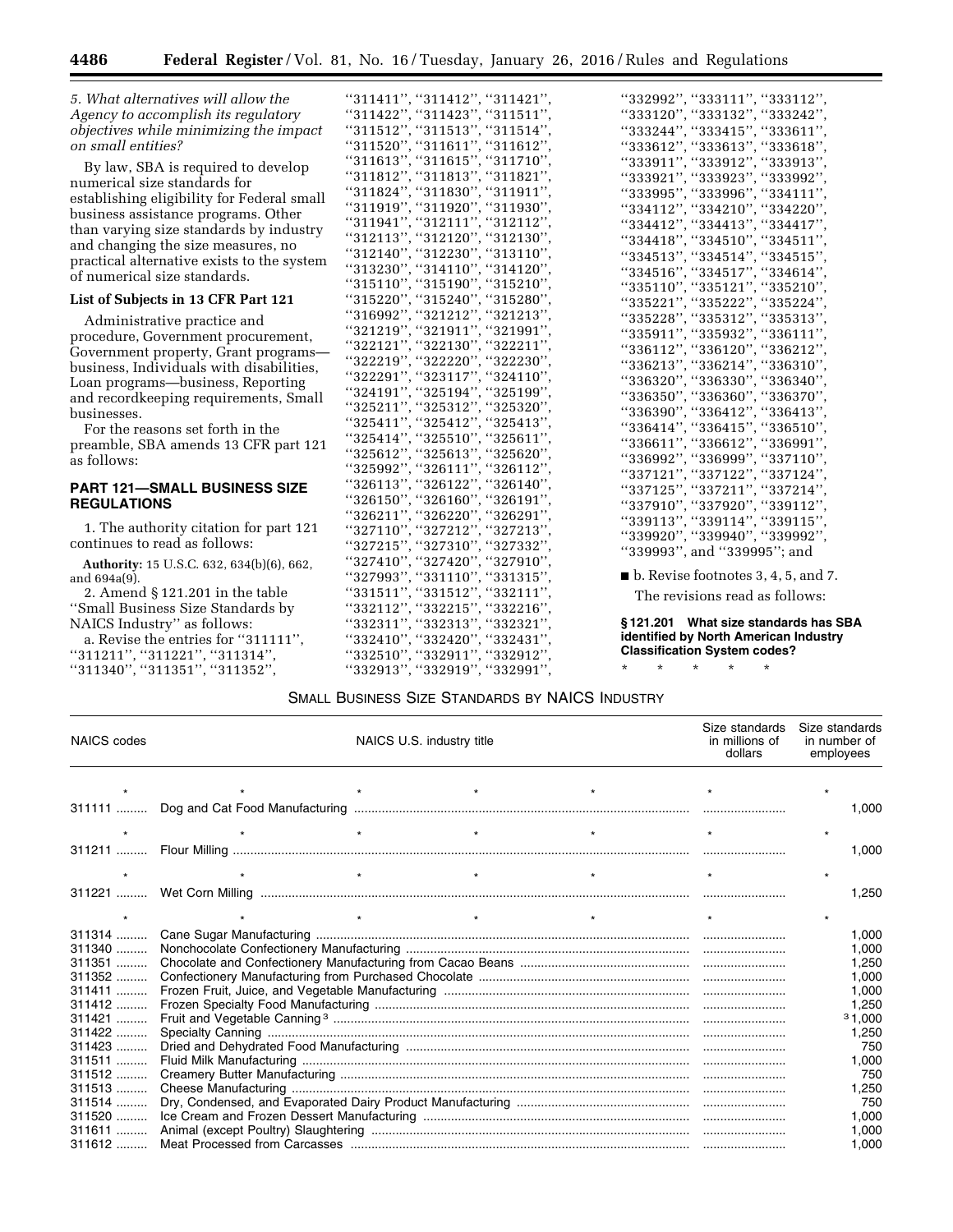$\equiv$ 

# SMALL BUSINESS SIZE STANDARDS BY NAICS INDUSTRY-Continued

| NAICS codes      | NAICS U.S. industry title | Size standards<br>in millions of<br>dollars | Size standards<br>in number of<br>employees |
|------------------|---------------------------|---------------------------------------------|---------------------------------------------|
| 311613           |                           |                                             | 750                                         |
| 311615           |                           |                                             | 1,250                                       |
| 311710           |                           |                                             | 750                                         |
|                  | $\star$                   |                                             |                                             |
| $311812$         |                           |                                             | 1,000                                       |
| $311813$         |                           |                                             | 750                                         |
| 311821           |                           |                                             | 1,250                                       |
| 311824           |                           |                                             | 750                                         |
| 311830           |                           |                                             | 1,250                                       |
| 311911<br>311919 |                           |                                             | 750                                         |
| 311920           |                           |                                             | 1,250<br>750                                |
| 311930           |                           |                                             | 1,000                                       |
| 311941           |                           |                                             | 750                                         |
|                  |                           |                                             |                                             |
|                  |                           |                                             |                                             |
| 312111<br>312112 |                           |                                             | 1,250<br>1,000                              |
| 312113           |                           |                                             | 750                                         |
| $312120$         |                           |                                             | 1,250                                       |
| 312130           |                           |                                             | 1,000                                       |
| $312140$         |                           |                                             | 1,000                                       |
| 312230           |                           |                                             | 1,500                                       |
| 313110           |                           |                                             | 1,250                                       |
|                  | $\star$                   |                                             |                                             |
|                  |                           |                                             | 750                                         |
|                  |                           |                                             |                                             |
|                  | $\star$<br>$\star$        |                                             |                                             |
|                  |                           |                                             | 1,500                                       |
|                  |                           |                                             | 750                                         |
|                  | $\star$                   |                                             |                                             |
| 315110           |                           |                                             | 750                                         |
| 315190           |                           |                                             | 750                                         |
| 315210           |                           |                                             | 750                                         |
| 315220           |                           |                                             | 750                                         |
| 315240           |                           |                                             | 750                                         |
|                  |                           |                                             | 750                                         |
|                  | $\star$<br>$\star$        |                                             |                                             |
|                  |                           |                                             | 750                                         |
|                  |                           |                                             |                                             |
|                  |                           |                                             |                                             |
|                  |                           |                                             | 1,250                                       |
| 321213           |                           |                                             | 750                                         |
|                  |                           |                                             |                                             |
| 321219           |                           |                                             | 750                                         |
| 321911           |                           |                                             | 1,000                                       |
|                  |                           |                                             |                                             |
|                  |                           |                                             |                                             |
| 321991           |                           |                                             | 1,250                                       |
|                  | $\star$                   |                                             |                                             |
| 322121           |                           |                                             | 1,250                                       |
|                  |                           |                                             |                                             |
|                  | $\ddot{\phantom{0}}$      |                                             |                                             |
| 322130           |                           |                                             | 1,250                                       |
| 322211           |                           |                                             | 1,250                                       |
|                  |                           |                                             |                                             |
| 322219           |                           |                                             | 1,000                                       |
| 322220           |                           |                                             | 750                                         |
| 322230           |                           |                                             | 750                                         |
| 322291           |                           |                                             | 1,500                                       |
|                  |                           |                                             |                                             |
|                  |                           |                                             |                                             |
|                  |                           |                                             | 1,250                                       |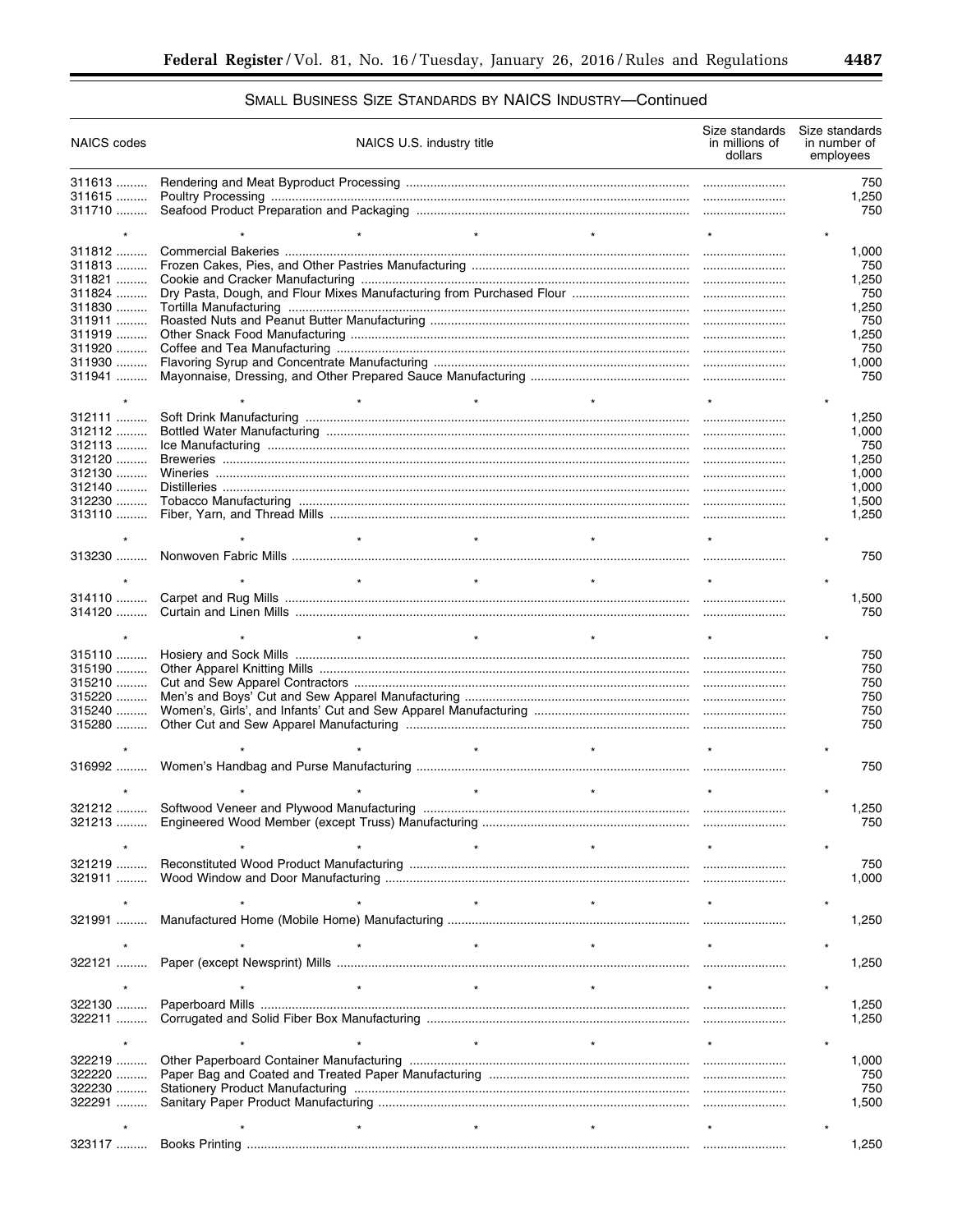۳

# SMALL BUSINESS SIZE STANDARDS BY NAICS INDUSTRY—Continued

| <b>NAICS</b> codes   | NAICS U.S. industry title | Size standards<br>in millions of<br>dollars | Size standards<br>in number of<br>employees |
|----------------------|---------------------------|---------------------------------------------|---------------------------------------------|
|                      |                           |                                             |                                             |
|                      |                           |                                             | 41,500                                      |
|                      |                           |                                             |                                             |
|                      |                           |                                             |                                             |
|                      |                           |                                             | 750                                         |
|                      |                           |                                             |                                             |
| 325194               |                           |                                             | 1,250                                       |
|                      |                           |                                             | 1,250                                       |
|                      |                           |                                             | 1,250                                       |
|                      |                           |                                             |                                             |
|                      |                           |                                             | 750                                         |
|                      |                           |                                             |                                             |
| 325320               |                           |                                             | 1,000                                       |
| $325411$             |                           |                                             | 1,000                                       |
| 325412               |                           |                                             | 1,250                                       |
| 325413<br>325414     |                           |                                             | 1,250<br>1,250                              |
| 325510               |                           |                                             | 1.000                                       |
|                      |                           |                                             |                                             |
| 325611               |                           |                                             |                                             |
| $325612$             |                           |                                             | 1,000<br>750                                |
| 325613               |                           |                                             | 750                                         |
| 325620               |                           |                                             | 1,250                                       |
|                      |                           |                                             |                                             |
| 325992               |                           |                                             | 1,500                                       |
|                      |                           |                                             |                                             |
|                      |                           |                                             |                                             |
| 326111<br>$326112$   |                           |                                             | 750<br>1,000                                |
| 326113               |                           |                                             | 750                                         |
|                      |                           |                                             |                                             |
|                      |                           |                                             | 750                                         |
| 326122               |                           |                                             |                                             |
|                      |                           |                                             |                                             |
| 326140               |                           |                                             | 1,000                                       |
| $326150$<br>$326160$ |                           |                                             | 750                                         |
|                      |                           |                                             | 1,250<br>750                                |
|                      |                           |                                             |                                             |
|                      |                           |                                             |                                             |
| 326211               |                           |                                             | 51,500                                      |
|                      |                           |                                             |                                             |
| 326220               |                           |                                             | 750                                         |
| 326291               |                           |                                             | 750                                         |
|                      |                           |                                             |                                             |
| $327110$             |                           |                                             | 1,000                                       |
|                      |                           |                                             |                                             |
|                      |                           |                                             |                                             |
| 327212<br>327213     |                           |                                             | 1,250<br>1,250                              |
| 327215               |                           |                                             | 1,000                                       |
| 327310               |                           |                                             | 1,000                                       |
|                      |                           |                                             |                                             |
|                      |                           |                                             | 750                                         |
|                      |                           |                                             |                                             |
|                      |                           |                                             |                                             |
| 327410               |                           |                                             | 750                                         |
| 327420<br>327910     |                           |                                             | 1,500<br>750                                |
|                      |                           |                                             |                                             |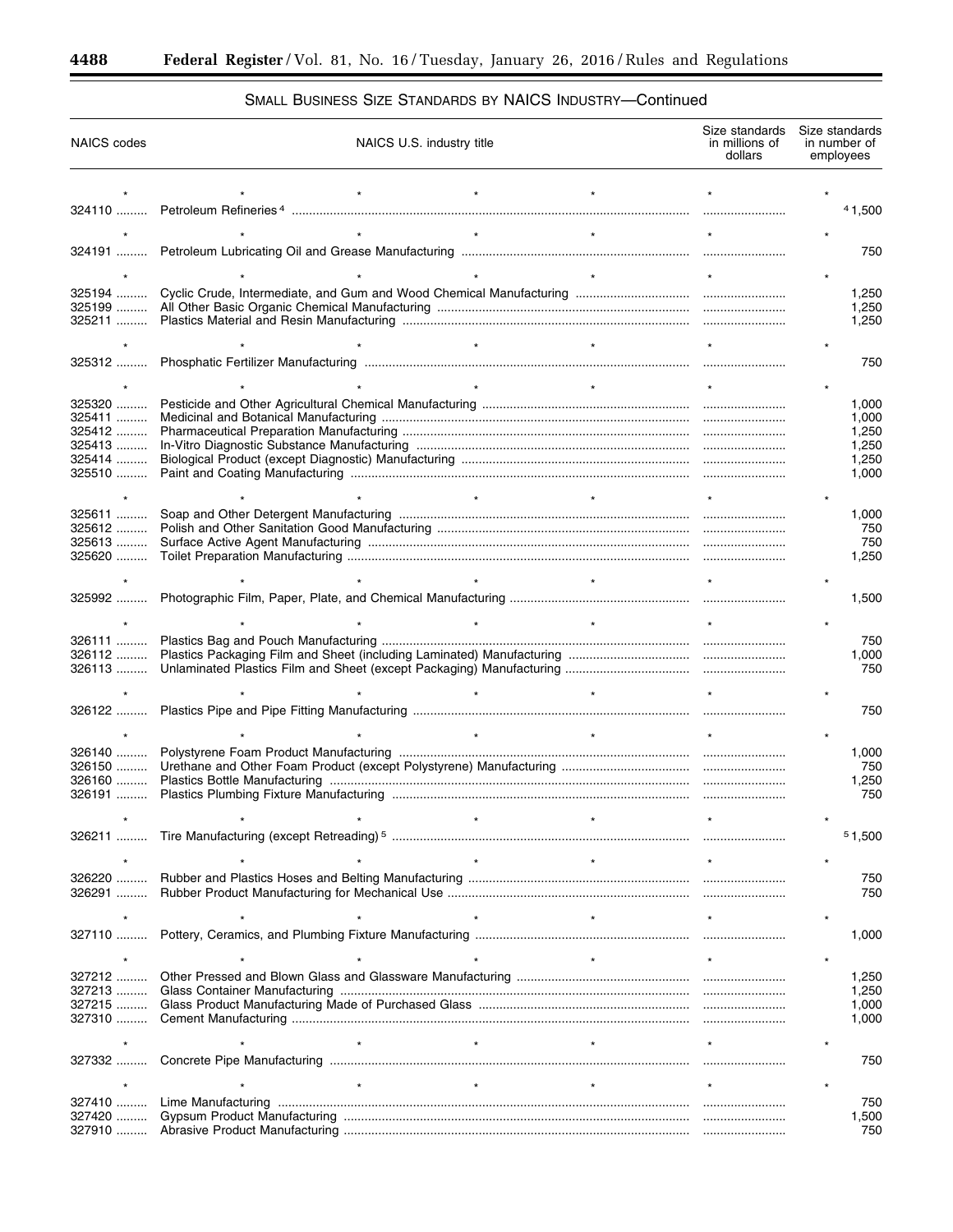▀

# SMALL BUSINESS SIZE STANDARDS BY NAICS INDUSTRY—Continued

| NAICS codes        |                                                                                                                           | NAICS U.S. industry title |                      |                      | Size standards Size standards<br>in millions of<br>dollars | in number of<br>employees |              |
|--------------------|---------------------------------------------------------------------------------------------------------------------------|---------------------------|----------------------|----------------------|------------------------------------------------------------|---------------------------|--------------|
|                    |                                                                                                                           |                           | $\ddot{\phantom{0}}$ |                      |                                                            |                           |              |
|                    |                                                                                                                           |                           |                      |                      |                                                            |                           | 1,500        |
|                    |                                                                                                                           |                           | $\star$              |                      |                                                            |                           |              |
|                    |                                                                                                                           |                           |                      |                      |                                                            |                           | 1,500        |
|                    |                                                                                                                           |                           |                      |                      |                                                            |                           |              |
|                    |                                                                                                                           |                           | $\ddot{\phantom{0}}$ | $\ddot{\phantom{0}}$ |                                                            |                           |              |
|                    |                                                                                                                           |                           |                      |                      |                                                            |                           | 1,250        |
|                    |                                                                                                                           |                           | $\star$              | $\star$              |                                                            |                           |              |
| 331511             |                                                                                                                           |                           |                      |                      |                                                            |                           | 1,000        |
|                    |                                                                                                                           |                           |                      |                      |                                                            |                           | 1,000        |
|                    |                                                                                                                           |                           | $\star$              |                      |                                                            |                           |              |
|                    |                                                                                                                           |                           |                      |                      |                                                            |                           | 750          |
| 332112             |                                                                                                                           |                           |                      |                      |                                                            |                           | 750          |
|                    |                                                                                                                           |                           |                      |                      |                                                            |                           |              |
| 332215             |                                                                                                                           |                           |                      |                      |                                                            |                           | 750          |
| 332216             |                                                                                                                           |                           |                      |                      |                                                            |                           | 750          |
|                    |                                                                                                                           |                           |                      |                      |                                                            |                           | 750          |
|                    |                                                                                                                           |                           | $\star$              | $\star$              |                                                            |                           |              |
| 332313             |                                                                                                                           |                           |                      |                      |                                                            |                           | 750          |
| 332321             |                                                                                                                           |                           |                      |                      |                                                            |                           | 750          |
|                    |                                                                                                                           |                           | $\star$              | $\star$              |                                                            |                           |              |
| 332410             |                                                                                                                           |                           |                      |                      |                                                            |                           | 750          |
| 332420             |                                                                                                                           |                           |                      |                      |                                                            |                           | 750          |
| 332431             |                                                                                                                           |                           |                      |                      |                                                            |                           | 1,500        |
|                    |                                                                                                                           |                           |                      |                      |                                                            |                           |              |
|                    |                                                                                                                           |                           |                      |                      |                                                            |                           | 750          |
|                    |                                                                                                                           | $\star$                   | $\star$              |                      |                                                            |                           |              |
|                    |                                                                                                                           |                           |                      |                      |                                                            |                           |              |
| 332911<br>332912   |                                                                                                                           |                           |                      |                      |                                                            |                           | 750<br>1,000 |
| 332913             |                                                                                                                           |                           |                      |                      |                                                            |                           | 1,000        |
| 332919             |                                                                                                                           |                           |                      |                      |                                                            |                           | 750          |
| 332991             |                                                                                                                           |                           |                      |                      |                                                            |                           | 1,250        |
| $332992$           |                                                                                                                           |                           |                      |                      |                                                            |                           | 1,250        |
|                    |                                                                                                                           |                           | $\star$              | $\star$              |                                                            |                           |              |
| $333111$           |                                                                                                                           |                           |                      |                      |                                                            |                           | 1,250        |
| 333112             |                                                                                                                           |                           |                      |                      |                                                            |                           | 1,500        |
| 333120             |                                                                                                                           |                           |                      |                      |                                                            |                           | 1,250        |
|                    |                                                                                                                           |                           |                      |                      |                                                            |                           |              |
|                    |                                                                                                                           |                           |                      |                      |                                                            |                           | 1,250        |
|                    |                                                                                                                           |                           |                      |                      |                                                            |                           |              |
| $333242$           |                                                                                                                           |                           |                      |                      |                                                            |                           | 1,500        |
|                    |                                                                                                                           |                           |                      |                      |                                                            |                           |              |
|                    |                                                                                                                           |                           |                      |                      |                                                            |                           |              |
| $333244$           |                                                                                                                           |                           |                      |                      |                                                            |                           | 750          |
|                    |                                                                                                                           |                           |                      |                      |                                                            |                           |              |
| 333415             | Air-Conditioning and Warm Air Heating Equipment and Commercial and Industrial Refrigera-<br>tion Equipment Manufacturing. |                           |                      |                      |                                                            |                           | 1,250        |
|                    |                                                                                                                           |                           |                      |                      |                                                            |                           |              |
| 333611             |                                                                                                                           |                           |                      |                      |                                                            |                           |              |
| 333612             |                                                                                                                           |                           |                      |                      |                                                            |                           | 1,500<br>750 |
| $333613$           |                                                                                                                           |                           |                      |                      |                                                            |                           | 750          |
| 333618             |                                                                                                                           |                           |                      |                      |                                                            |                           | 1,500        |
| 333911             |                                                                                                                           |                           |                      |                      |                                                            |                           | 750          |
| 333912<br>$333913$ |                                                                                                                           |                           |                      |                      |                                                            |                           | 1,000<br>750 |
| 333921             |                                                                                                                           |                           |                      |                      |                                                            |                           | 1,000        |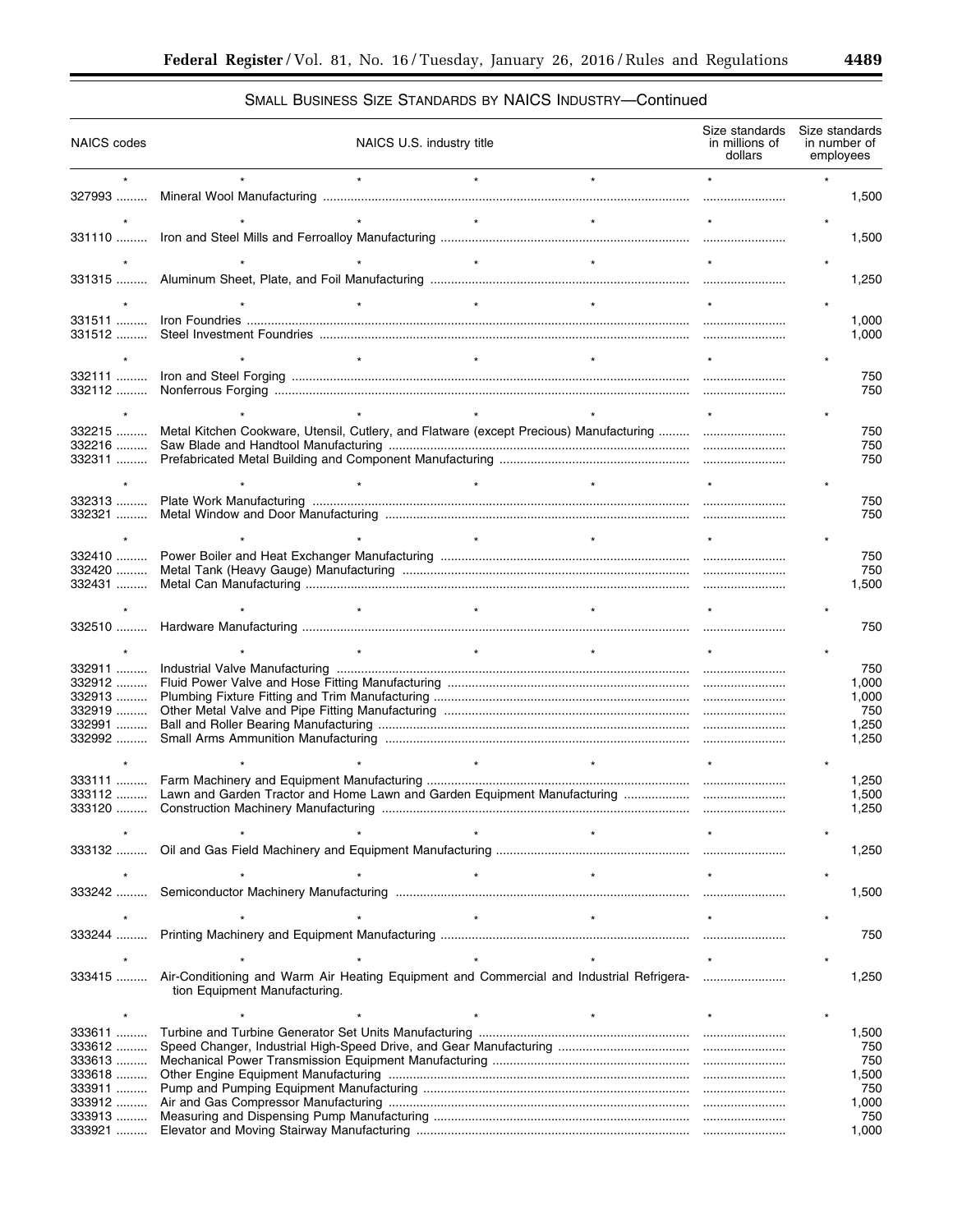۳

| <b>NAICS</b> codes |                                                                                                                            | NAICS U.S. industry title |         | Size standards<br>in millions of<br>dollars | Size standards | in number of<br>employees |
|--------------------|----------------------------------------------------------------------------------------------------------------------------|---------------------------|---------|---------------------------------------------|----------------|---------------------------|
|                    |                                                                                                                            |                           |         |                                             |                |                           |
|                    |                                                                                                                            |                           |         |                                             |                | 1,250                     |
|                    |                                                                                                                            |                           |         |                                             |                |                           |
|                    |                                                                                                                            |                           |         |                                             |                | 1,250                     |
|                    |                                                                                                                            |                           |         |                                             |                |                           |
| 333995             |                                                                                                                            |                           |         |                                             |                | 750                       |
| 333996             |                                                                                                                            |                           |         |                                             |                | 1,250                     |
|                    |                                                                                                                            |                           |         |                                             |                |                           |
| 334111             |                                                                                                                            |                           |         |                                             |                | 1,250                     |
| 334112             |                                                                                                                            |                           |         |                                             |                | 1,250                     |
|                    |                                                                                                                            |                           |         |                                             |                |                           |
| 334210             |                                                                                                                            |                           |         |                                             |                | 1,250                     |
| 334220             | Radio and Television Broadcasting and Wireless Communications Equipment Manufacturing                                      |                           |         |                                             |                | 1,250                     |
|                    |                                                                                                                            |                           |         |                                             |                |                           |
| 334412             |                                                                                                                            |                           |         |                                             |                | 750                       |
| 334413             |                                                                                                                            |                           |         |                                             |                | 1,250                     |
|                    |                                                                                                                            |                           |         |                                             |                |                           |
| 334417             |                                                                                                                            |                           |         |                                             |                | 1,000                     |
| 334418             |                                                                                                                            |                           |         |                                             |                | 750                       |
|                    |                                                                                                                            |                           |         |                                             |                |                           |
| 334510             |                                                                                                                            |                           |         |                                             |                | 1,250                     |
| 334511             | Search, Detection, Navigation, Guidance, Aeronautical, and Nautical System and Instrument<br>Manufacturing.                |                           |         |                                             |                | 1,250                     |
|                    |                                                                                                                            |                           |         |                                             |                |                           |
| 334513             | Instruments and Related Products Manufacturing for Measuring, Displaying, and Controlling<br>Industrial Process Variables. |                           |         |                                             |                | 750                       |
| 334514             |                                                                                                                            |                           |         |                                             |                | 750                       |
| 334515<br>334516   |                                                                                                                            |                           |         |                                             |                | 750<br>1,000              |
| 334517             |                                                                                                                            |                           |         |                                             |                | 1,000                     |
|                    |                                                                                                                            |                           |         |                                             |                |                           |
| 334614<br>335110   |                                                                                                                            |                           |         |                                             |                | 1,250                     |
| 335121             |                                                                                                                            |                           |         |                                             |                | 1,250<br>750              |
|                    |                                                                                                                            |                           |         |                                             |                |                           |
| 335210             |                                                                                                                            |                           |         |                                             |                |                           |
| 335221             | Small Electrical Appliance Manufacturing                                                                                   |                           |         |                                             |                | 1,500<br>1,500            |
| 335222             |                                                                                                                            |                           |         |                                             |                | 1,250                     |
| 335224<br>335228   |                                                                                                                            |                           |         |                                             |                | 1,250<br>1,000            |
|                    |                                                                                                                            |                           |         |                                             |                |                           |
|                    |                                                                                                                            |                           |         |                                             |                |                           |
| 335312<br>335313   |                                                                                                                            |                           |         |                                             |                | 1,250<br>1,250            |
|                    |                                                                                                                            |                           | $\star$ |                                             |                |                           |
| 335911             |                                                                                                                            |                           |         |                                             |                | 1,250                     |
|                    |                                                                                                                            |                           |         |                                             |                |                           |
| 335932             |                                                                                                                            |                           |         |                                             |                | 1,000                     |
|                    |                                                                                                                            |                           | $\star$ |                                             |                |                           |
| 336111             |                                                                                                                            |                           |         |                                             |                |                           |
| 336112             |                                                                                                                            |                           |         |                                             |                | 1,500<br>1,500            |
| 336120             |                                                                                                                            |                           |         |                                             |                | 1,500                     |
|                    |                                                                                                                            |                           |         |                                             |                |                           |
| 336212             |                                                                                                                            |                           |         |                                             |                | 1,000                     |
| 336213             |                                                                                                                            |                           |         |                                             |                | 1,250                     |
| 336214             |                                                                                                                            |                           |         |                                             |                | 1,000                     |

# SMALL BUSINESS SIZE STANDARDS BY NAICS INDUSTRY—Continued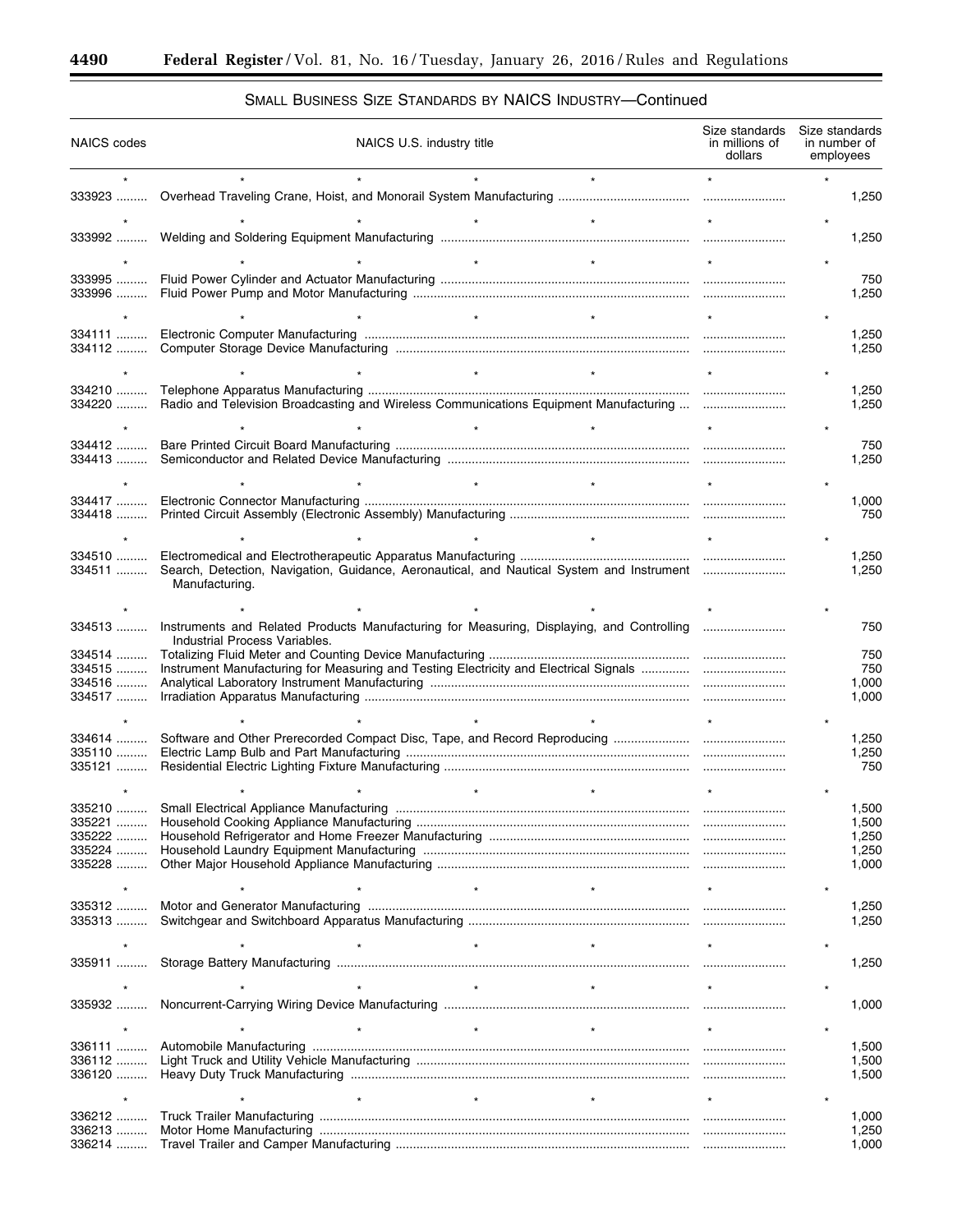## SMALL BUSINESS SIZE STANDARDS BY NAICS INDUSTRY—Continued

| <b>NAICS</b> codes | NAICS U.S. industry title | Size standards<br>in millions of<br>dollars | Size standards<br>in number of<br>employees |
|--------------------|---------------------------|---------------------------------------------|---------------------------------------------|
| 336310             |                           |                                             | 1,000                                       |
| 336320             |                           |                                             | 1,000                                       |
| 336330             |                           |                                             | 1,000                                       |
| 336340             |                           |                                             | 1,250                                       |
| 336350             |                           |                                             | 1,500                                       |
|                    |                           |                                             |                                             |
| 336360             |                           |                                             | 1,500                                       |
| 336370             |                           |                                             | 1,000                                       |
| 336390             |                           |                                             | 1,000                                       |
|                    | $\star$                   |                                             |                                             |
| 336412             |                           |                                             | 1,500                                       |
| $336413$           |                           |                                             | 71,250                                      |
| 336414             |                           |                                             | 1,250                                       |
| 336415             |                           |                                             | 1,250                                       |
|                    |                           |                                             |                                             |
|                    |                           |                                             |                                             |
| 336510             |                           |                                             | 1,500                                       |
| 336611             |                           |                                             | 1,250                                       |
| $336612$           |                           |                                             | 1,000                                       |
| 336991             |                           |                                             | 1,000                                       |
| 336992             |                           |                                             | 1,500                                       |
| 336999             |                           |                                             | 1,000                                       |
| 337110             |                           |                                             | 750                                         |
| 337121             |                           |                                             | 1,000                                       |
| $337122$           |                           |                                             | 750                                         |
| 337124             |                           |                                             | 750                                         |
| 337125             |                           |                                             | 750                                         |
|                    |                           |                                             |                                             |
|                    |                           |                                             | 1,000                                       |
|                    |                           |                                             |                                             |
|                    | $\star$                   |                                             |                                             |
|                    |                           |                                             | 1,000                                       |
|                    | $\star$<br>$\star$        |                                             |                                             |
| 337910             |                           |                                             | 1,000                                       |
| 337920             |                           |                                             | 1,000                                       |
|                    |                           |                                             |                                             |
|                    | $\star$<br>$\star$        |                                             |                                             |
| 339112             |                           |                                             | 1,000                                       |
| 339113             |                           |                                             | 750                                         |
| 339114             |                           |                                             | 750                                         |
| 339115             |                           |                                             | 1,000                                       |
|                    |                           |                                             |                                             |
| 339920             |                           |                                             | 750                                         |
|                    |                           |                                             |                                             |
|                    |                           |                                             |                                             |
| 339940             |                           |                                             | 750                                         |
|                    |                           |                                             |                                             |
|                    |                           |                                             |                                             |
| 339992<br>339993   |                           |                                             | 1,000<br>750                                |
|                    |                           |                                             |                                             |
|                    |                           |                                             |                                             |
|                    |                           |                                             | 1,000                                       |
|                    |                           |                                             |                                             |
|                    |                           |                                             |                                             |

\* \* \* \* \* Footnotes

\* \* \* \* \*

3. *NAICS code 311421*—For purposes of Government procurement for food canning and preserving, the standard of 1,000 employees excludes agricultural labor as defined in 3306(k) of the

Internal Revenue Code, 26 U.S.C. 3306(k).

4. *NAICS code 324110*—To qualify as small for purposes of Government procurement, the petroleum refiner, including its affiliates, must be a concern that has either no more than 1,500 employees or no more than

200,000 barrels per calendar day total Operable Atmospheric Crude Oil Distillation capacity. Capacity includes all domestic and foreign affiliates, all owned or leased facilities, and all facilities under a processing agreement or an arrangement such as an exchange agreement or a throughput. To qualify